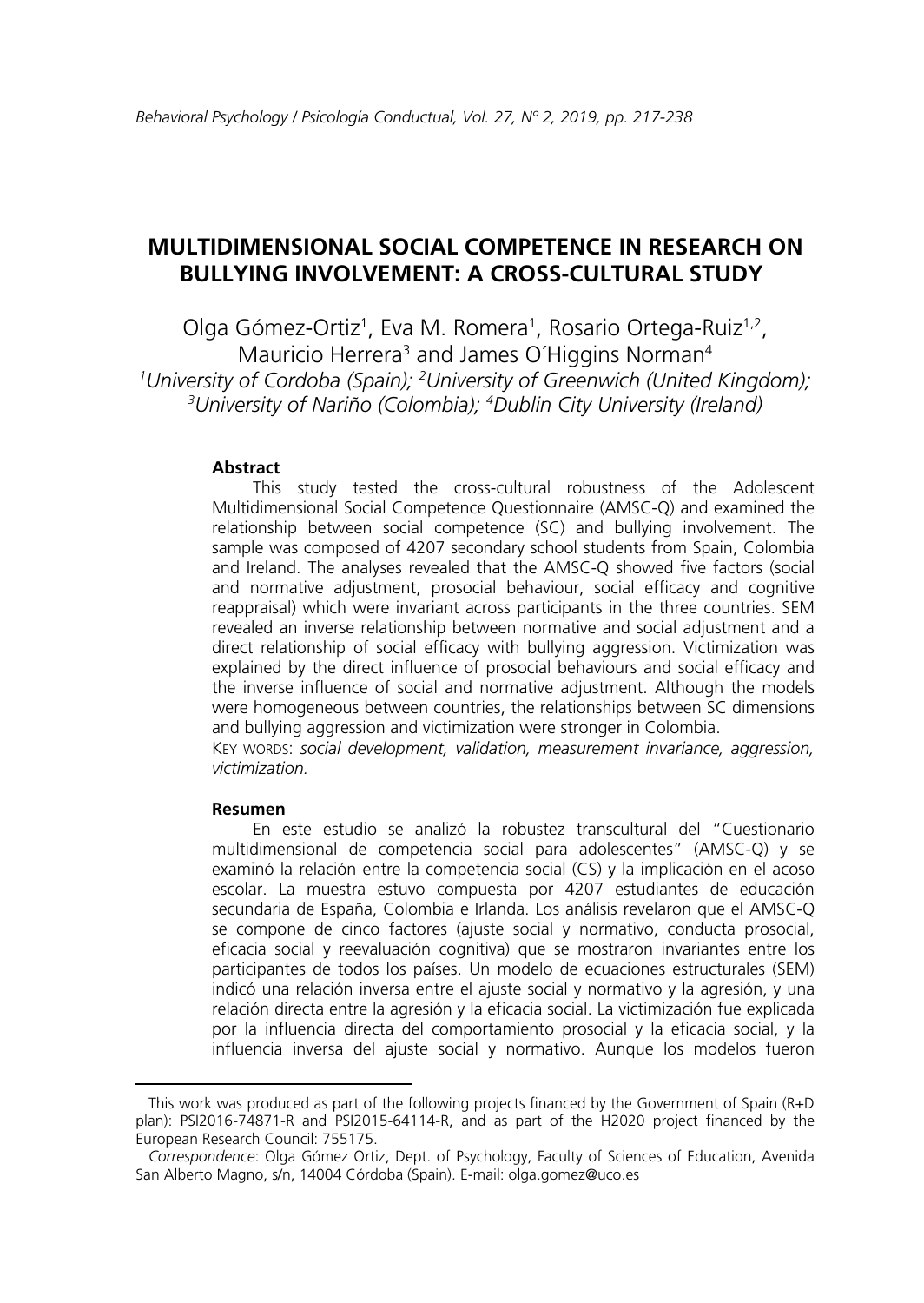homogéneos entre países, las relaciones entre las dimensiones de la CS y la agresión y victimización en el acoso escolar fueron más fuertes en Colombia. PALABRAS CLAVE: *desarrollo social, validación, medida de la invarianza, agresión, victimización.* 

### **Introduction**

The definition of social competence (SC) has evolved from one-dimensional perspectives, which assume that social skillfulness is an individual ability and identify SC with social skills -paying attention only to behavioural components and ignoring cognitive or affective ones-, to more complex multi-dimensional approaches (Dirks, Treat, & Weersing, 2007). From this last perspective, SC is defined as the effectiveness in social interaction, which emerges from the use of skills to achieve personal goals over time and across different situations. It entails having social and emotional skills and complying the rules, conventions and values of the environment. Both aspects will lead to achieve acceptance and social inclusion and hence, to the perception of efficacy in social interaction (Rose-Krasnor, 1997). This perspective highlights social and emotional skills, but also contemplates the individual adjustment within a social and normative context which determine the perception about the own effectiveness. The adolescence is a sensitive period in the development of SC, showing the evidence that typical transitions of this stage, such as pubertal maturation or school changes, stress individual differences, benefiting more competent youth, while less competent peers find more difficult to interact in a competent way (Monahan & Steinberg, 2011). In this sense, it would be pertinent to provide an instrument to assess the teenagers´ SC and to study how it affects to their involvement in interpersonal violent dynamics which are maintained by the interactions developed in the peer group, such as bullying (Salmivalli, 2010), examining the possible cultural differences. This knowledge would let to know if SC is a key factor in the development of a universal phenomenon as it is bullying, and hence, its global importance to prevent it regardless of the culture.

Although there are numerous instruments to evaluate SC, few have focused on the adolescent period, and from those which have, the majority are focused on the assessment of social skills (Anderson-Butcher et al., 2014; Blumberg, Carle, O'Connor, Anderson Moore, & Lippman, 2008; Harter, 2012) or other specific elements like social self-efficacy (Connolly, 1989). One recently-developed instrument, the *Adolescent Multidimensional Social Competence Questionnaire* (AMSC-Q; Gómez-Ortiz, Romera, & Ortega-Ruiz, 2017), assesses five essential SC dimensions capturing the multidimensional nature of this complex construct (Dirks et al., 2007; Rose-Krasnor, 1997): cognitive reappraisal (an effective emotional regulation strategy), social adjustment (degree to which a person engages in socially competent behaviours which let to achieve social acceptance), prosocial behaviour (it implies the offering of help or comfort to other people), social efficacy (individual perception of efficacy in social interaction) and normative adjustment (adherence to social rules in the context of education). This scale has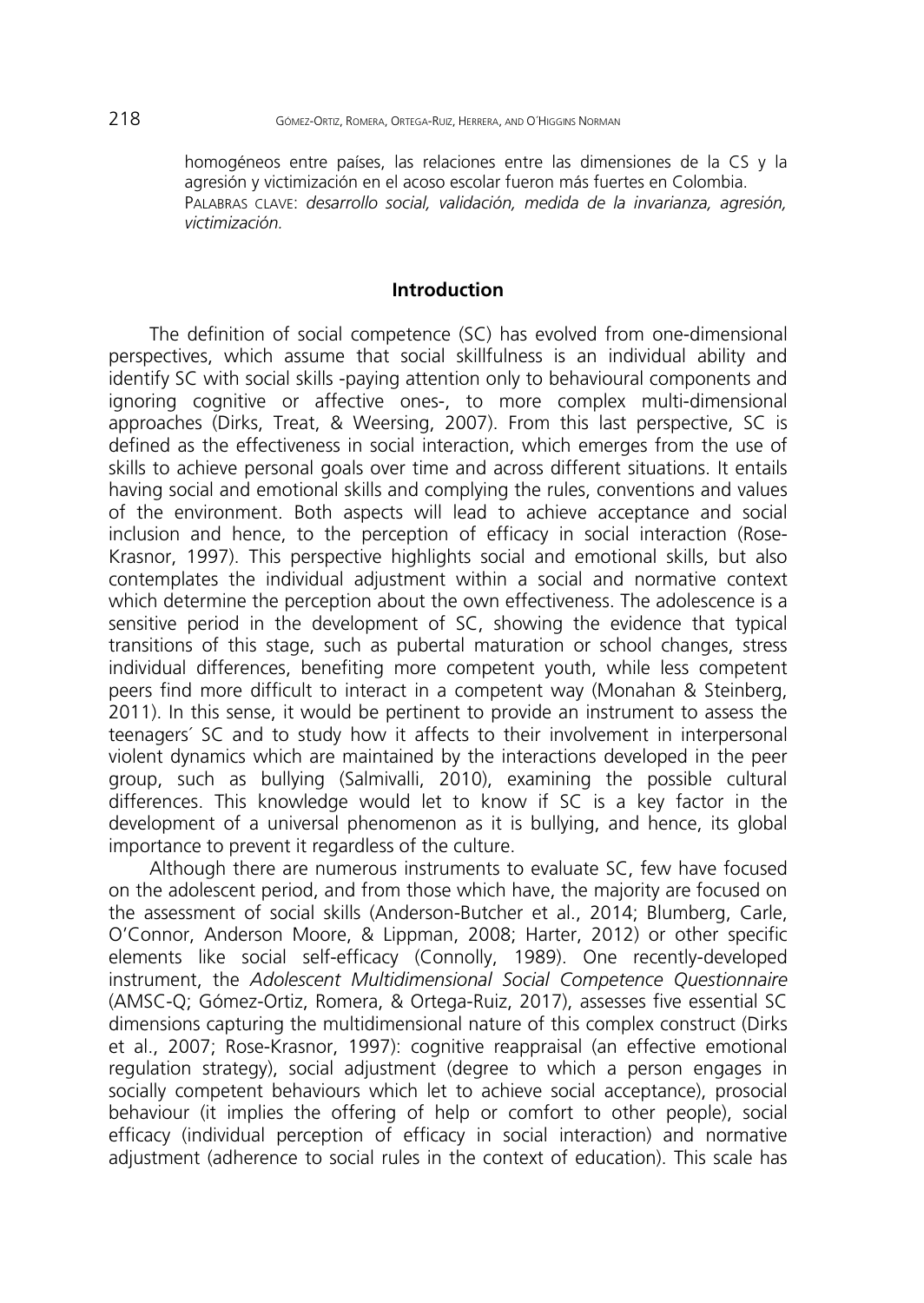shown adequate psychometric properties for use with adolescents in Spain (see the description of the AMSC-Q in the methodology section) and Colombia (Romera, Herrera-López, Casas, Ortega-Ruiz, & Gómez-Ortiz, 2017). However, it has not been validated for use with young people from other European countries and in other languages, as this is the case with the majority of SC instruments, being this a necessary purpose, especially considering that SC is a construct very related to cultural convention and norms (Roskam, Hoang, & Schelstraete, 2017). Taking this into account, one of the aims of this study has been to test the crosscultural robustness of AMSC-Q for its use with teenagers from three countries: Spain, Colombia and Ireland. To provide a valid and reliable cross-cultural instrument to evaluate SC, which is a key aspect to achieve an optimal psychosocial adjustment (Bornstein, Hahn, & Haynes, 2010), will be useful for researchers but also for clinicians.

For decades, the skills which contribute to the development of appropriate social behaviours have concerned researchers who have worked on the premise that bullying involvement is related to a lack of certain social skills (such as assertiveness), which supposes to be a risk factor for victimization (Champion, Vernberg, & Shipman, 2003; Fox & Boulton, 2005). Despite this, victims reflect more prosocial capacity than others involved in the phenomenon (Gómez-Ortiz et al., 2017), although they appear to report lower levels of social acceptance in comparison with bullies and bystanders (Cerezo, Sánchez, Ruiz, & Arense, 2015; Orozco, 2018). In relation to bullies, recent studies have found that the majority of them are socially intelligent and do not usually present deficits in the cognitive processing of social information; this type of deficiency corresponds more to the reactive aggression of bully-victims (Arsenio & Lemerise, 2001; Sutton, Smith, & Swettenham, 1999). In fact, many bullies show sophisticated abilities they seem to use in order to achieve their objectives, such as popularity, being this the reason that could explain their behaviour (Olthof, Goossens, Vermande, Aleva, & van der Meulen, 2011). However, although their violent behaviour seems to help bullies to get popularity, they don´t seem to be socially accepted, being very disliked by the most of their peers (Reijntjes et al., 2013; Sentse, Kretschmer, & Salmivalli, 2015). These findings are coherent with those of studies which reported a poor perception of social efficacy in bullies (Gómez-Ortiz et al., 2017), who can also show a biased self-perception, showing an extremely low social domain, but also a very positive SC (McQuade, Achufusi, Shoulberg, & Murray Close, 2014). In any case, it is important to pay attention to all indicators of sociometric status, because popularity helps to configure the "salience norms" which determine the accepted and reinforced behaviours in the peer group (Cialdini, Kallgren, & Reno, 1991). In this sense, recent studies have shown that bullying conditions the salience norms of the group, and increases the tolerance to violent situations and the support and approval given to students who contribute to the development of this violent phenomenon (Salmivalli, Voeten, & Poskiparta, 2011).

On an emotional level, victims are described as having difficulties with emotional acknowledgment, expression and understanding, whereas bullies seem to experience problems linked to emotional regulation (Elipe, Ortega, Hunter, & Del Rey, 2012).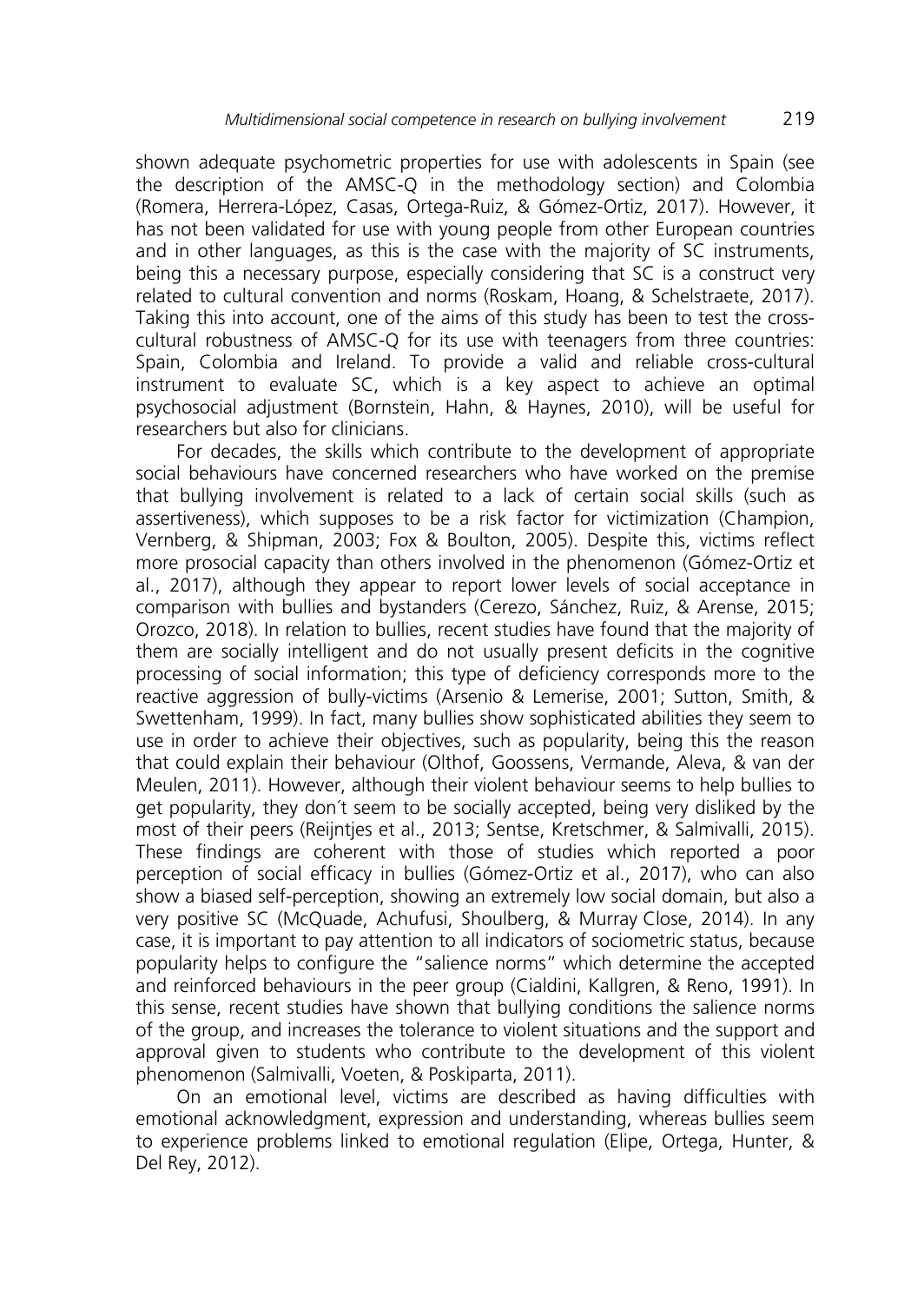Therefore, the available evidence seems to point to the important role that SC plays in bullying involvement. However, most of these studies have been developed using samples from one country, especially from either Europe or the USA, and although research on bullying in Latin America has been increasing in the last decade, the most of the studies have focused on the prevalence, validation of instruments and assessment of interventions (Herrera-López, Romera, & Ortega-Ruiz, 2018) there having a notable empirical gap about the risk and protective factors related to bullying involvement in this part of the world. All of this underlines the importance of developing cross-cultural studies to corroborate the relationship between SC and bullying and to clarify if it could be homogenous between different cultures. For this reason, the second aim of this study has been to analyse the correspondence of this relationship with teenagers from Spain, Colombia and Ireland, which let to clarify the role of SC in bullying involvement, and its relevance as key to prevent this violent and damaging phenomenon.

These countries were chosen because they represent different kinds of cultures, being Colombia eminently collectivistic and Ireland and Spain two individualistic countries (Hofstede, 2011). In this sense, in Colombia, attitudes such as the respect to coexistence norms and solidarity are highly valued in adolescence (Lila, Musitu, & Buelga, 2000). However, Spanish and Irish teenagers reflect some increased individualist features such as the importance given to self-affirmation, popularity and social image (Pastor, 2016).

The aims of this study were twofold: a) to test the cross-cultural robustness of AMSC-Q for its use with teenagers from Spain, Colombia and Ireland; b) to analyse the relationship between bullying aggression and victimization and SC in the three countries to examine the possible cultural differences.

Our hypotheses were as follows: 1) the AMSC-Q will show the same factorial structure in all the samples, as it has been found in previous studies (Gómez-Ortiz et al., 2017; Romera et al., 2017), indicating cross-cultural robustness; 2) normative and social adjustment, and cognitive reappraisal will be inversely related to bullying aggression and victimization, as well as prosocial behaviour with aggression. This last variable will be positively related to victimization (Cerezo et al., 2015; Gómez-Ortiz et al., 2017; Sentse et al., 2015). Findings about perceived social efficacy and bullying involvement are very opposite (Gómez-Ortiz et al., 2017; McQuade et al., 2014), so nothing is hypothesized regarding this dimension; and 3) similar relationships between SC dimension and aggression and victimization will be observed in all the samples due to the universality of bullying, although specific differences in normative and social adjustment and social efficacy may also be found regarding each country's particular peer culture, and specific style of social convention and norms (Hofstede, 2011; Romera et al., 2017).

### **Method**

#### *Participants*

The total sample was made up of 4207 high school students (50.8% female and 49.2% male) with a mixed socio-economic status (SES) (most of them showed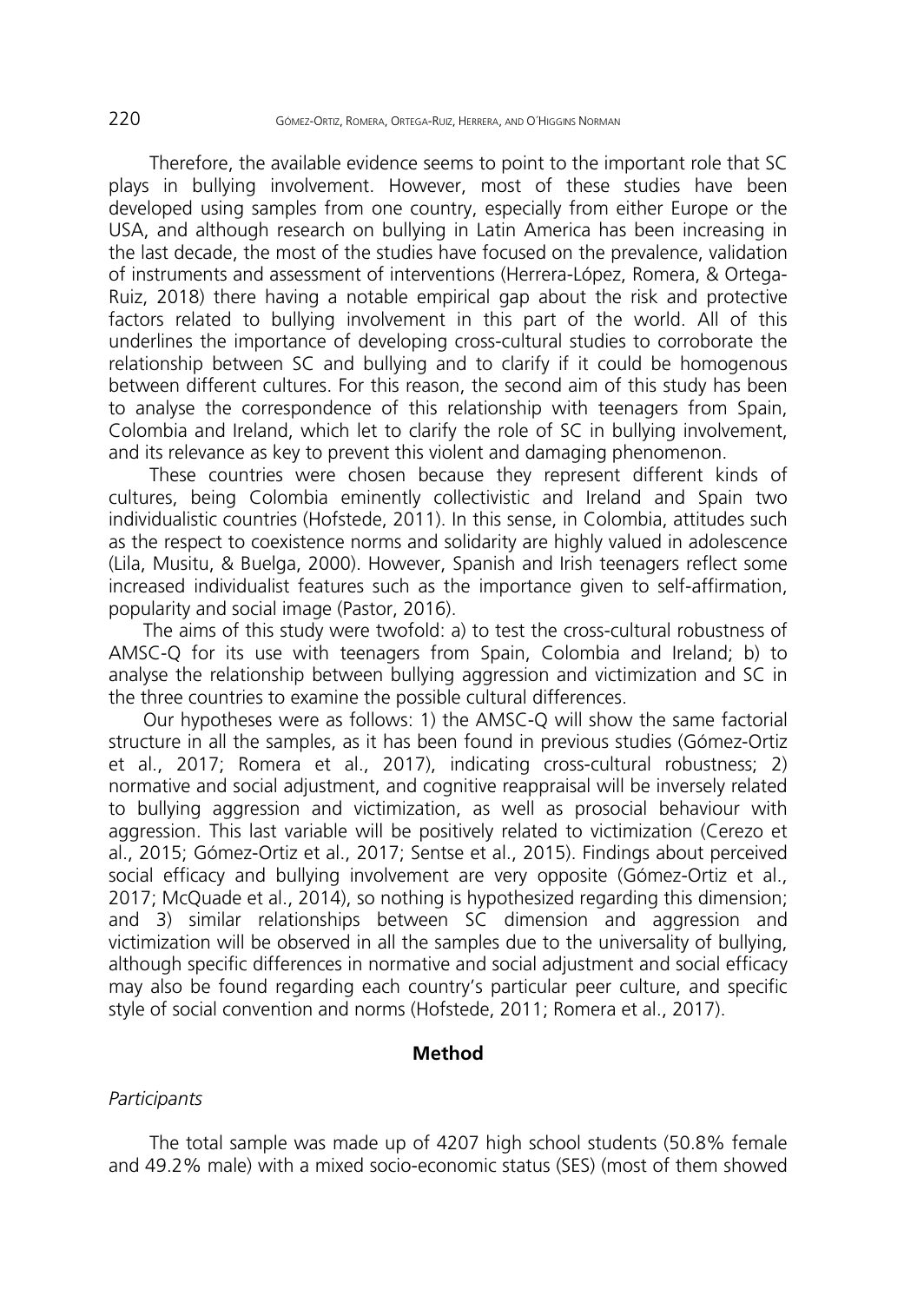medium SES, but a little part of students came from families with low and high SES). The students were aged between 11 and 19 years (*M*= 14.94, *SD*= 1.73); and 48.9% of them were Spanish (*n*= 2060), 42.8% Colombian (*n*= 1800), 8.3% Irish (*n*= 347). The Spanish sample was representative of the population of Andalusian students of compulsory education (located in the South of Spain). A random, stratified, cluster-based, probabilistic, monoetapic sampling with proportional allocation was performed. The strata were identified as geographical area (eastern or western part of Andalusia), titularity of school (public or private) and municipal population (less than 10,000 inhabitants, between 10,001 and 100,000 inhabitants and more than 100,000 inhabitants). The sample was composed by 52.1% of boys and 47.9% of girls whose age was between 12 and 19 years (*M*= 14.34, *SD=* 1.34). They attended to public (63.9%) and private schools (36.1%). Regarding Colombian sample, although it was incidental, students who composed it, were selected from schools located in the South of the country, according to criteria of titularity and geographical area (rural and urban). They were homogeneously distributed according to sex (46% were boys and 54% were girls) and their age ranged between 11 and 19 years (*M*= 14.25, *SD=* 1.89). Of these, 66.7% attended public schools and 33.3% attended private schools. The Irish sample was also incidental and balanced taking into account gender (49% of pupils were boys and 51% were girls). Their age was between 12 and 15 years (*M*= 13.15, *SD=*.73) and they came from a public rural school which was located very close to North of Dublin.

# *Instruments*

- a) *Adolescent Multidimensional Social Competence Questionnaire* (AMSC-Q; Gómez-Ortiz et al., 2017). The AMSC-Q comprises 26 Likert-type items which are scored on a 7-point scale in which 1 means *completely false* and 7, *completely true*. Although it was originally validated for its use with Spanish teenagers (see Gómez-Ortiz et al., 2017 to know all the details about the design and validation of the AMSC-Q), it has also been validated in Colombian population showing also good psychometric properties (Romera et al., 2017). In both validations, five factors were established: prosocial behaviour, social adjustment, normative adjustment, perceived social efficacy and cognitive reappraisal. In Appendices can be found the full English and Spanish versions of the questionnaire. In previous validation studies, the internal consistency was adequate (a total McDonald omega of .90/.91 was achieved -in Spain and Colombia, respectively- and between .73 and .90 in the different subscales) as well as the test-retest reliability, assessed in the original validation study, which showed significant and positive values (.66 in prosocial behaviour, .51 in social efficacy, .35 in cognitive reappraisal, .69 in social adjustment, .74 in normative adjustment and .70 in total).
- b) *European Bullying Intervention Project Questionnaire* (EBIPQ*;* Ortega-Ruiz, Del Rey, & Casas, 2016). The EBIPQ is a self-report questionnaire which comprises 14 Likert-type items, each one with five options of responses (*no; yes, once or twice; yes, once or twice a month; yes, about once a week; and yes, more*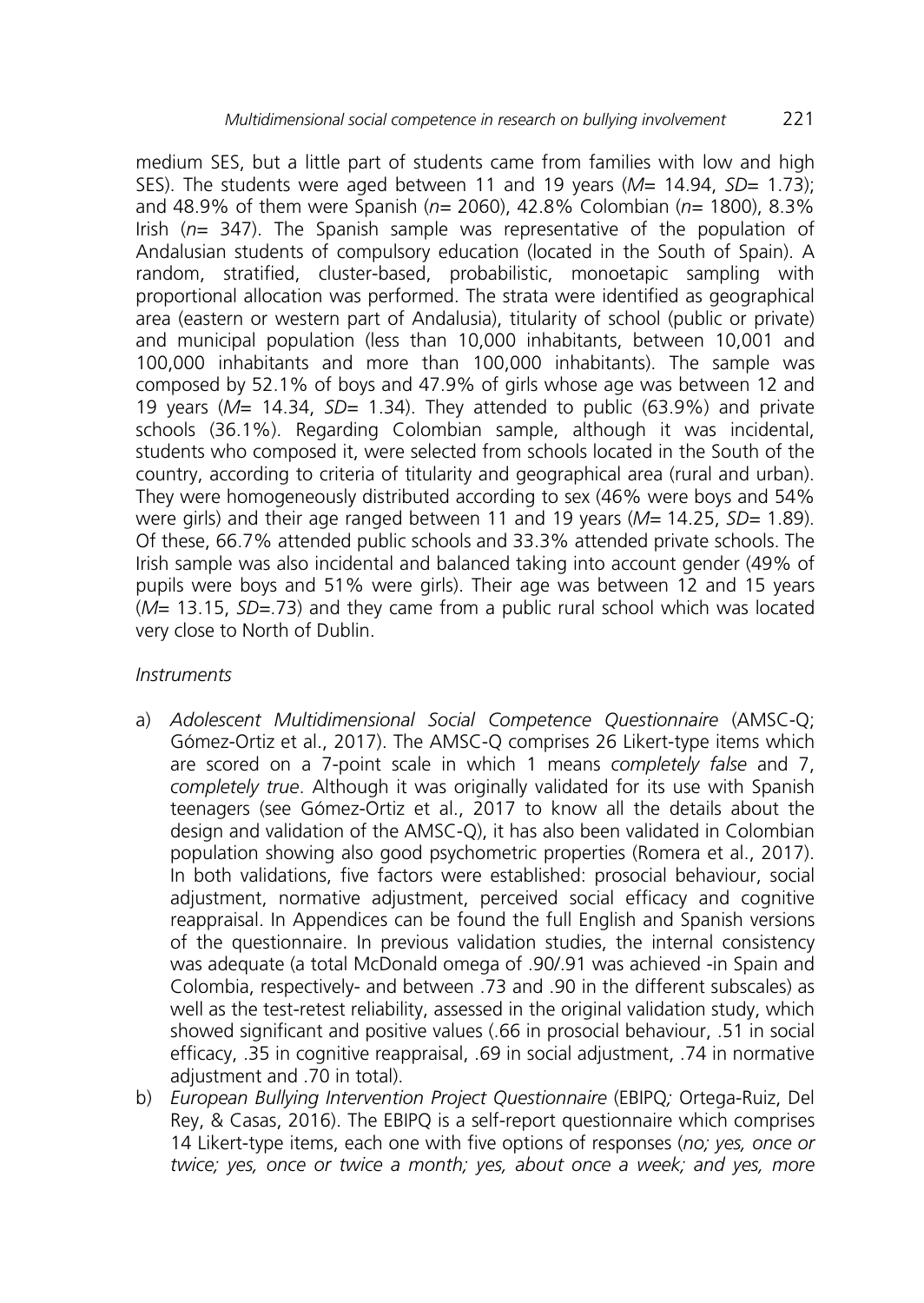*than once a week*). It has a two-dimensional structure, which is composed by two factors: victimization (e.g., "Someone has hit me, has kicked me or has pushed me") and aggression (e.g., "I have insulted and I have said bad words to someone"), related to direct and indirect verbal, physical, psychological and relational forms. This questionnaire has shown to be valid and reliable to assess a complex interpersonal violent dynamic as bullying involvement in different European countries and Colombia (Brigui et al., 2012; Herrera-López, Romera, & Ortega-Ruiz, 2017; Ortega-Ruiz et al., 2016) and it has been translated to a different languages (between them those spoken by the participants). The internal consistency indices of aggression ( $\omega_{h}$ = .86) and victimization ( $\omega_{h}$ = .86), and of the total questionnaire ( $\omega_{h}$ = .89) were adequate in this study.

### *Procedure*

All procedures performed in this study were in accordance with the ethical standards of the national research committee and with the 1964 Helsinki declaration. Ethics approval was obtained from the Research Ethics Committee of the Universities involved in the study. Prior to the data collection, informed consent was obtained from the parents to allow the children to participate in the study.

The first version of the AMSC-Q was designed in Spanish (some items were adjusted to be adapted to Colombian Spanish; Romera et al., 2017). After it was translated into English, and then subsequently retranslated into Spanish, following the back-translation procedure. Irish experts reviewed the items to ensure the understanding.

After obtaining authorization from the administrative bodies of the schools and the families, the schools were visited to administer the questionnaire. The students were informed of the aim of the study and told that participation would be anonymous, confidential, and voluntary. To categorize the bullying situations appropriately, this violent phenomenon was explained to the students, according to their defining characteristics (Olweus 1999). The average time required to complete the questionnaire was 30 min.

#### *Data analysis*

Initially, descriptive analyses were conducted using the complete sample. To establish the validity based on the internal structure of the questionnaire and to know if the original factorial structure could be replicated, a confirmatory factor analysis (CFA) was conducted using the "least squares" estimation method with robust correction (Bryant & Satorra, 2012). The model adjustment was evaluated taking into account the comparative fit index (CFI); non-normed fit index (NNFI) ( $\ge$ .95); standardized root mean square residual (SRMR) and root mean square error of approximation (RMSEA) (≤ .08) (Hu & Bentler, 1999).

To provide the generalisation of the model across the various subsamples established by the country of origin, a multiple-group analysis was conducted. This analysis compares a set of increasingly restrictive models. In this case, three models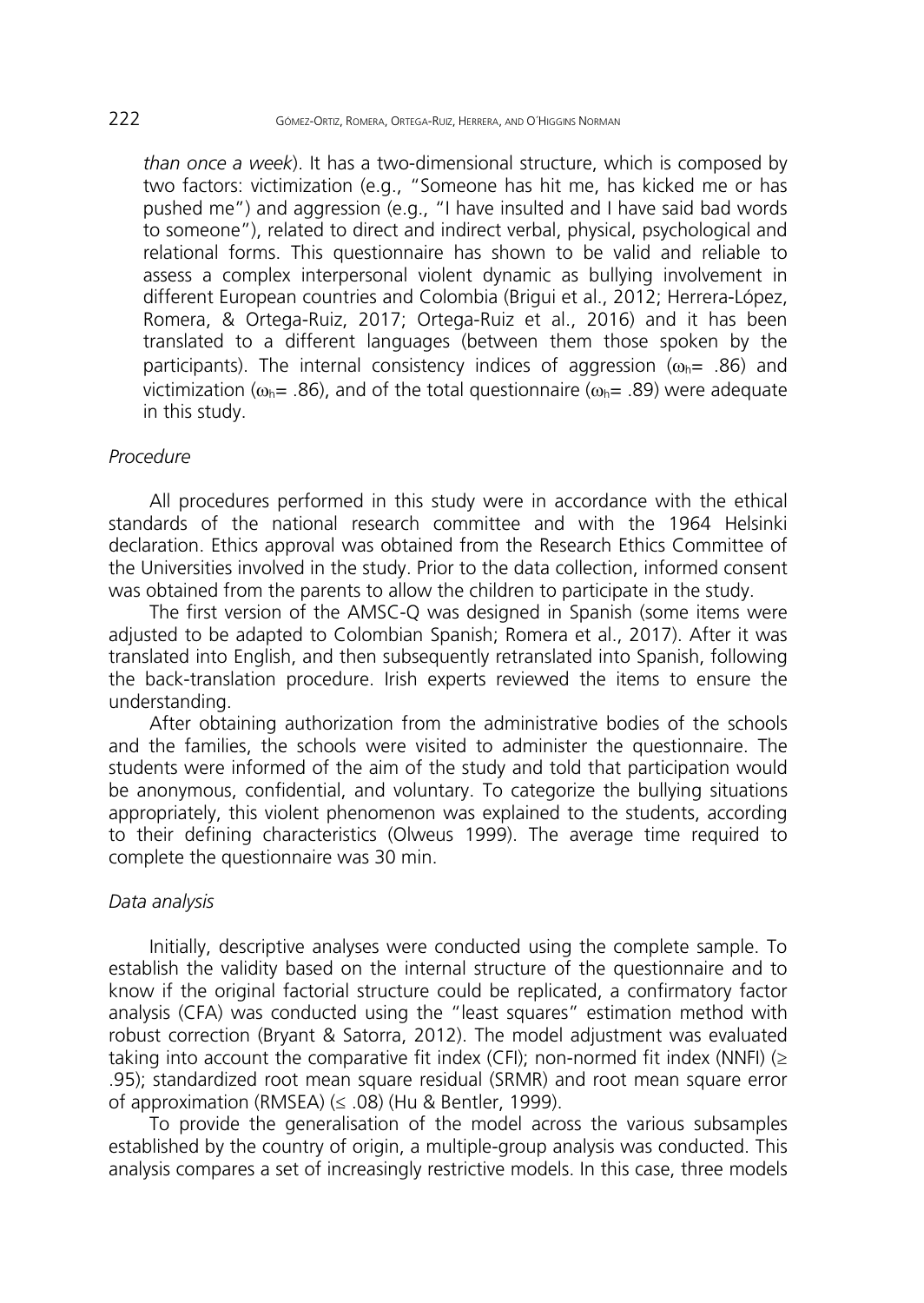were compared: model 1, in which the same factorial structure was applied to all the groups (configural invariance); model 2, in which the covariances were restricted to remain equal between the groups; and model 3, in which the factor loadings were restricted to remain equal between the groups (metric invariance; Byrne, Shavelson, & Muthén, 1989). The invariance was assessed taking into account the results of the chi-square differentiation test  $(\Delta \chi^2)$ , being nonsignificant changes indicative of invariance between groups (Bollen, 1989). Furthermore, we assessed the differences between the other fit indices (NNFI, CFI, RMSEA and SRMR), where the changes  $\leq$  01 indicated the presence of invariance (Dimitrov, 2010). The analysis of the reliability was based on the McDonald Omega coefficient and Cronbach's Alpha ( $\omega_{h}$  and  $\alpha$  > .70).

To analyse the relationship between SC and bullying aggression and victimization, a Spearman correlation analysis were carried out. We also developed a structural equation model (SEM) differentiating between teenagers from each country. To compare the SEM models, a configural invariance analysis was performed. SEM was performed under the same conditions of CFA.

Correlation analysis was carried out using SPSS 18.0 (IBM Corp. Released, 2011). The CFA, the multiple-group analysis and SEM were conducted through the EQS 6.2 programme (Bentler, 2006). McDonald's omega was performed using Factor 9.2 software (Lorenzo-Seva & Ferrando, 2013).

### **Results**

# *Descriptive analyses*

Table 1 shows the means, typical deviations, and indices of skewness and kurtosis for each item of AMSC-Q. The highest mean was 6.07 ("I feel like I have friends") and the lowest one was 4,54 ("I control my emotions by changing how I think about the situation I find myself in"). Regarding EBIPQ, descriptive analyses was also carried out, finding the following results for victimization and aggression scales, respectively (*M*= .61/.33, *SD*= .61/.4, Skewness= 1.91/2.41, Kurtosis= 4.71/8.8).

| Item                                                                                                     | M    | SD   | Skewness | Kurtosis |
|----------------------------------------------------------------------------------------------------------|------|------|----------|----------|
| 1. When faced with a stressful situation, I try to think<br>about it in a way that helps me to keep calm | 5.08 | 1.59 | $-76$    | -15      |
| 2. When I want to increase my positive emotions, I<br>change how I think about the situation             | 4.67 | 1.69 | $-52$    | - 36     |
| 3. I control my emotions by changing how I think<br>about the situation I find myself in                 | 4.54 | 1.63 | $-42$    | - 33     |
| 4. When I want to reduce my negative emotions, I<br>change how I think about the situation               | 4.80 | 1.68 | $-56$    | $-32$    |
| 5. My classmates and friends come to me when they<br>have a problem                                      | 5.06 | 1.60 | $-80$    | - 22     |

#### **Table 1** Descriptive univariate analysis of AMSC-Q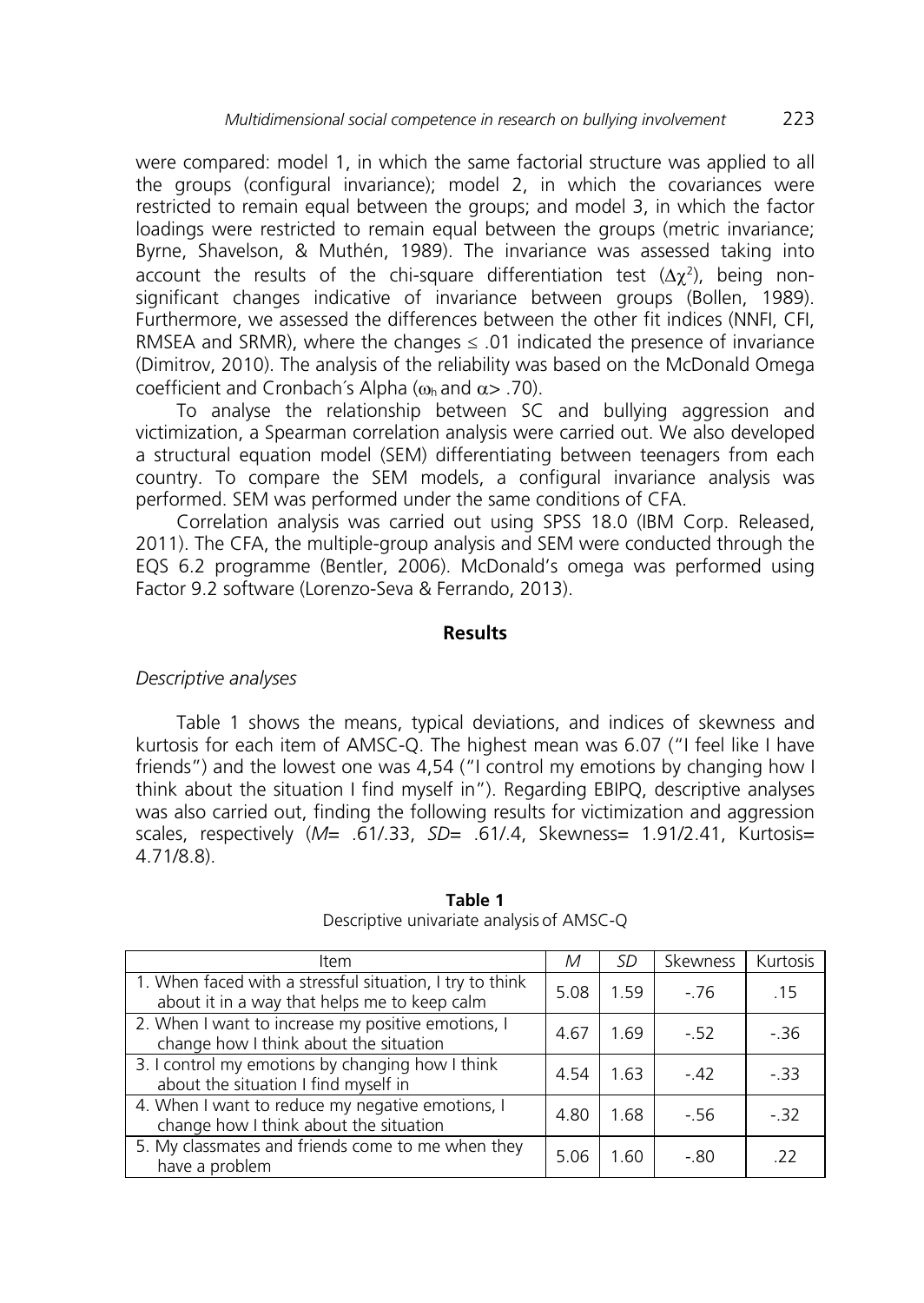224 GÓMEZ-ORTIZ, ROMERA, ORTEGA-RUIZ, HERRERA, AND O´HIGGINS NORMAN

| Item                                                                                                                                      | M    | <b>SD</b> | Skewness | Kurtosis |
|-------------------------------------------------------------------------------------------------------------------------------------------|------|-----------|----------|----------|
| 6. My classmates and friends help me when I need it                                                                                       | 5.50 | 1.47      | $-1.06$  | .84      |
| 7. My classmates care about me                                                                                                            | 5.05 | 1.56      | $-76$    | .17      |
| 8. My classmates feel comfortable working with me                                                                                         | 5.46 | 1.30      | $-.91$   | 1.01     |
| 9. My classmates and friends know they can count on<br>me when they have to organise some kind of<br>activity                             | 5.59 | 1.45      | $-1.14$  | 1.03     |
| 10. I join in with the activities that others take part in                                                                                | 5.46 | 1.43      | $-1.03$  | .86      |
| 11. My classmates like me                                                                                                                 | 5.61 | 1.28      | $-.99$   | 1.08     |
| 12. I feel like I have friends                                                                                                            | 6.07 | 1.37      | $-1.80$  | 3.10     |
| 13. If a classmate is really overwhelmed and doesn't<br>have time to finish his/her work, I lend a helping<br>hand                        | 5.30 | 1.54      | $-.95$   | .55      |
| 14. I react to defend a classmate who gets made fun<br>of or picked on                                                                    | 5.46 | 1.47      | $-.92$   | .52      |
| 15. When a classmate or friend is sad, I console<br>him/her to make them feel better                                                      | 5.91 | 1.31      | $-1.43$  | 2.14     |
| 16. When I see that a classmate feels left out and<br>alone, I help him/her fit in to my group of friends                                 | 5.32 | 1.46      | $-.82$   | .35      |
| 17. I help those classmates who have some kind of<br>physical problem (leg in a cast, in a wheelchair,<br>etc.) in their day-to-day lives | 5.42 | 1.48      | $-0.89$  | .45      |
| 18. In relationships with friends and classmates, I feel<br>that I do things well (I feel effective)                                      | 5.40 | 1.31      | $-.91$   | 1.08     |
| 19. In relationships with my teachers, I feel that I do<br>things well (I feel effective)                                                 | 5.15 | 1.44      | $-74$    | .39      |
| 20. In relationships with my family, I feel that I do<br>things well (I feel effective)                                                   | 5.66 | 1.42      | $-1.16$  | 1.10     |
| 21. In relationships with other adult figures and the<br>elderly, I feel that I do things well (I feel effective)                         | 5.51 | 1.32      | $-.97$   | .97      |
| 22. I let others get on with work without bothering<br>them                                                                               | 5.52 | 1.44      | $-.97$   | .61      |
| 23. I ask permission to speak and I wait my turn to<br>talk                                                                               | 5.29 | 1.63      | $-0.85$  | .09      |
| 24. I follow the rules                                                                                                                    | 5.54 | 1.44      | $-.99$   | .63      |
| 25. I respect other people's opinions even if I don't<br>share them                                                                       | 5.79 | 1.35      | $-1.32$  | 1.77     |
| 26. I treat the school's equipment and facilities with<br>respect                                                                         | 6.04 | 1.24      | $-1.57$  | 2.70     |

*Multiple-group and confirmatory factorial analyses* 

The model we used (model 1) adjusted well to the data (see Table 2). All the factor loadings were significant and elevated (.58  $\leq$   $\lambda$  s  $\leq$  .76) (see Figure 1).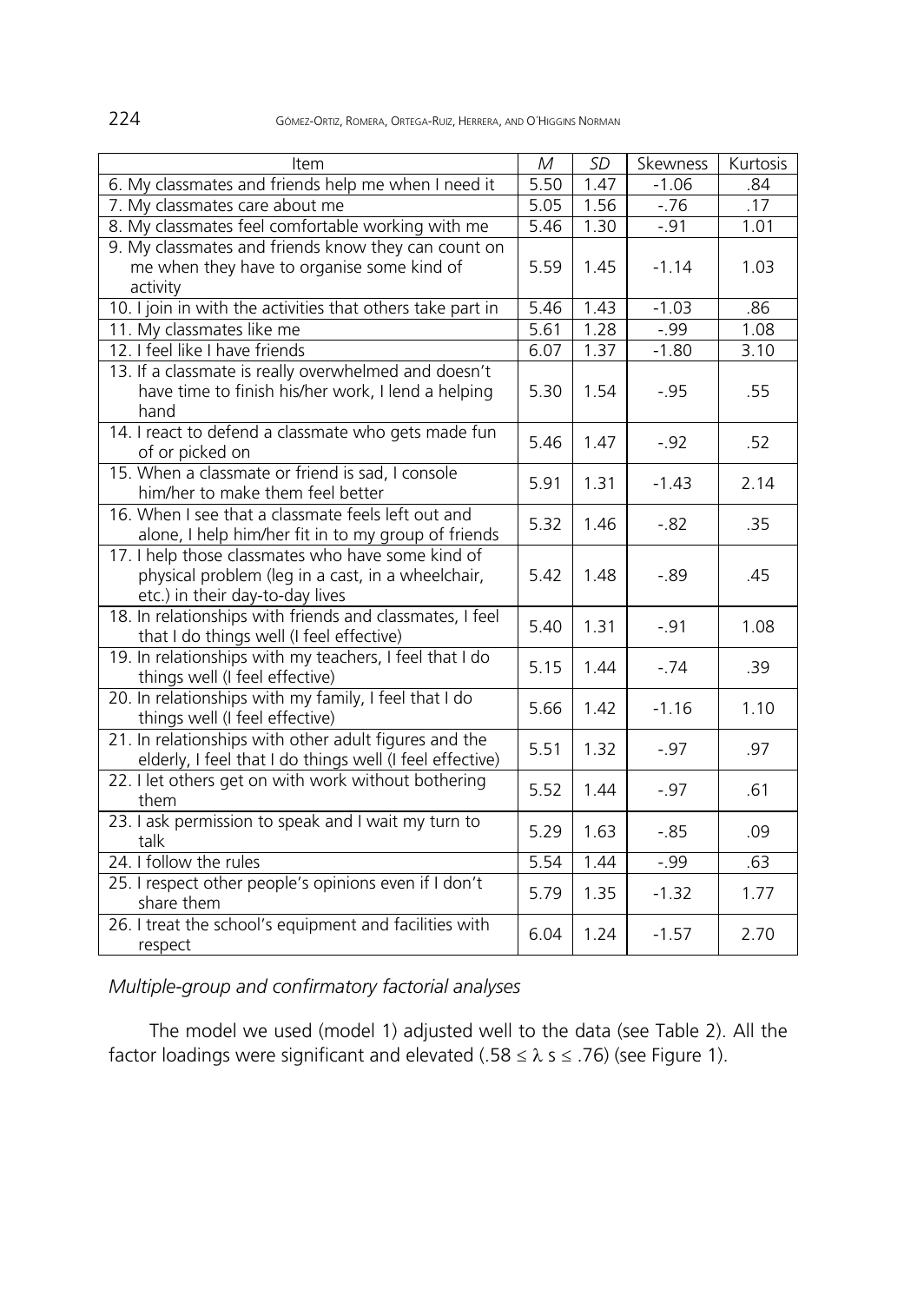|                                                                                   |                                                                                                                                            | I                         | $\sum$                | $\overline{S}$       |                                                                                         |
|-----------------------------------------------------------------------------------|--------------------------------------------------------------------------------------------------------------------------------------------|---------------------------|-----------------------|----------------------|-----------------------------------------------------------------------------------------|
|                                                                                   | $\rho$  NNFI CFI  RMSEA  SRMR   $\Delta\chi^2$ S-B   $\rho$   $\Delta df$   $\Delta N$ NFI   $\Delta$ CFI   $\Delta$ RMSEA   $\Delta$ SRMR | I                         | $10.$   $10.$   $10.$ | $10.00$ 00 0.        |                                                                                         |
|                                                                                   |                                                                                                                                            | I                         |                       |                      |                                                                                         |
|                                                                                   |                                                                                                                                            | I                         |                       |                      |                                                                                         |
|                                                                                   |                                                                                                                                            | I                         |                       |                      |                                                                                         |
|                                                                                   |                                                                                                                                            | ł                         |                       |                      |                                                                                         |
|                                                                                   |                                                                                                                                            | ł                         | $.06$ 471.31 .94      | $.05$   703.59   .97 |                                                                                         |
| Table 2                                                                           |                                                                                                                                            | 9.                        |                       |                      |                                                                                         |
| Total CFA and multiple-group analysis of AMSC-Q: metric and configural invariance |                                                                                                                                            |                           | 9.                    | 05                   | out constraints: Model 7= constrained covariances: Model 3= constrained factor loadings |
|                                                                                   |                                                                                                                                            |                           |                       |                      |                                                                                         |
|                                                                                   |                                                                                                                                            |                           |                       |                      |                                                                                         |
|                                                                                   |                                                                                                                                            |                           |                       |                      |                                                                                         |
|                                                                                   | $df = \begin{bmatrix} x^2S \\ B/df \end{bmatrix}$                                                                                          | 867   1.66   00   97   97 | 877 2.18 00 96        | 888 2.41 00 97       |                                                                                         |
|                                                                                   |                                                                                                                                            |                           |                       |                      |                                                                                         |
|                                                                                   | $\Lambda$ odels $\int \chi^2 S - B$                                                                                                        | 443.28                    | 914.59                | 2146.87              |                                                                                         |
|                                                                                   |                                                                                                                                            | Aodel                     | lodel                 | Aodel                | Note Node 1 - With                                                                      |

| J | Total CFA and multiple-group analysis of AMSC-Q: metric and configural invariance |
|---|-----------------------------------------------------------------------------------|
|   |                                                                                   |

ieninr *Note:* Model 1= without constraints; Model 2= constrained covariances; Model 3= constrained factor loadings.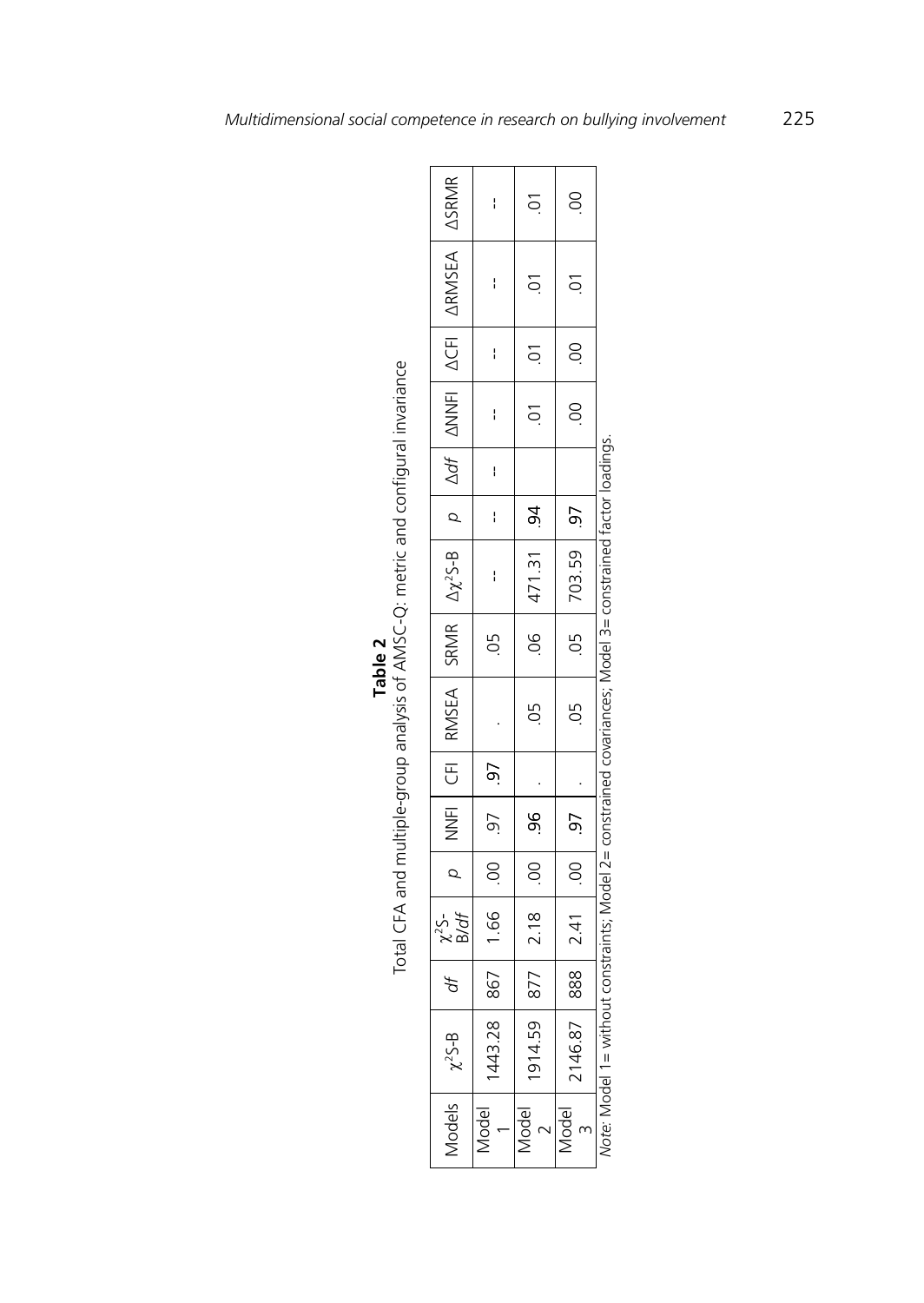



In the multiple-group analysis, three progressively more restricted models were compared. The chi-square differences were not significant either between model 1 and 2 (471.3, *p*> .05) or between model 1 and 3 (703.59, *p*> .05). In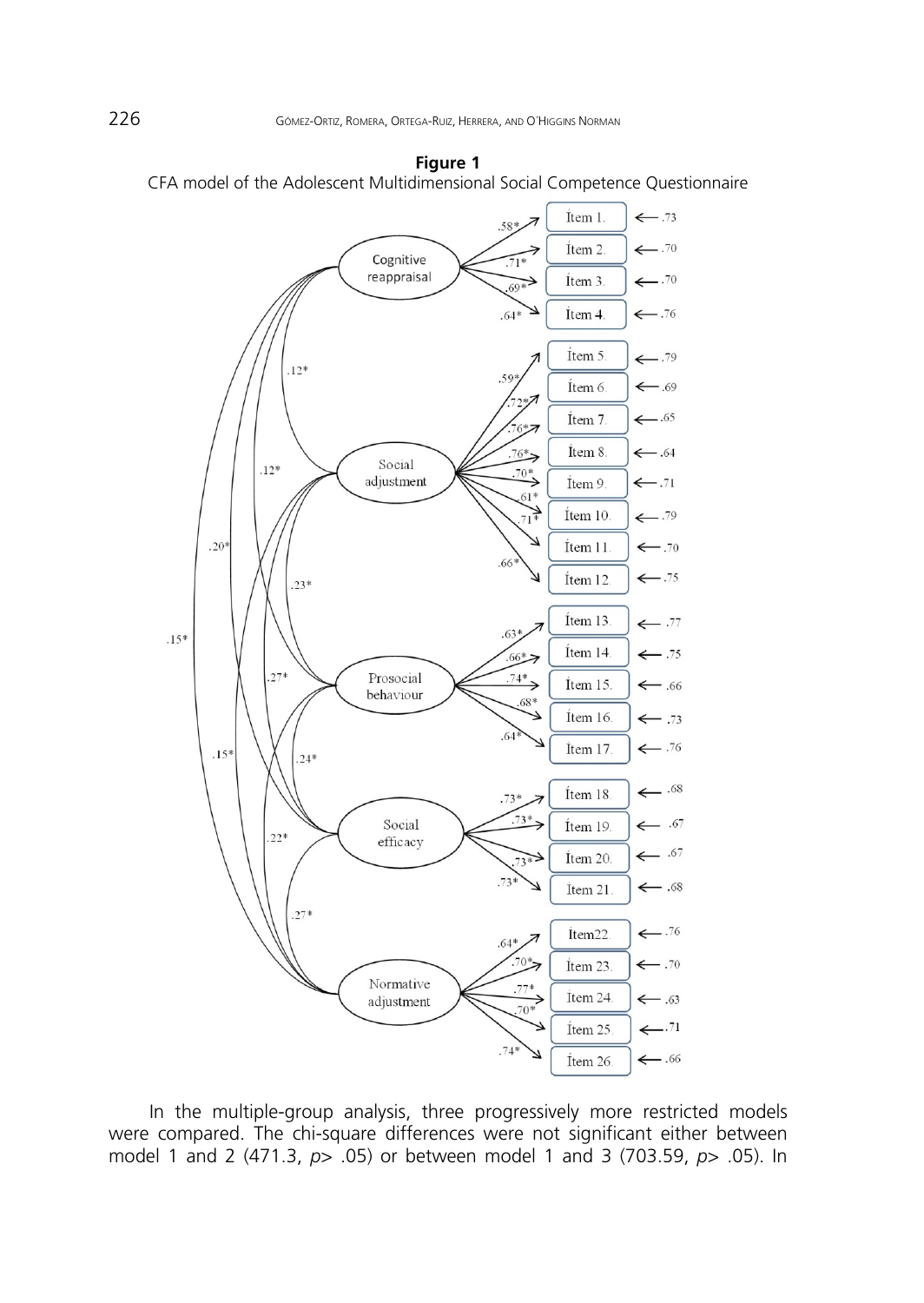addition, the changes in CFI, NNFI, RMSEA and SRMR were minimal in all the comparisons (see Table 2).

The results of the internal consistency in each of the subscales of the instrument showed values between .70 and .90 (see Table 3).

| Group    | Cognitive   | Social     | Prosocial | Social   | Normative  | Total    |
|----------|-------------|------------|-----------|----------|------------|----------|
|          | reappraisal | adiustment | behaviour | efficacy | adjustment |          |
| Total    | .72/.71     | .88/.85    | 81/77     | .82/.77  | .84/.80    | .89/.88  |
| Spain    | .79/.70     | .83/.88    | 77/77     | .82/.76  | .80/0.82   | .90/0.88 |
| Colombia | .72/.72     | .83/0.82   | 78/77     | 83/79    | 83/77      | .90/.89  |
| Ireland  | .78/.77     | .83/.80    | .78/.72   | 82/78    | .81/.74    | 88/87    |

**Table 3**  Internal consistency analysis of the AMSC-Q different subscales (McDonald's Omega/Cronbach´s alpha)

*Relationship between social competence and bullying involvement* 

The analysis of correlations showed a positive and significant relationship among all the dimensions of SC. The relationship between victimization and bullying was also positive and significant in the three countries. Nevertheless, the relationship between the dimensions of SC and bullying and victimization was always negative, except between prosocial behaviour and victimization, which was not significant in Ireland and Spain and negative in Colombia although the coefficient was very low (see Table 4).

**Table 4**  Spearman´s bivariate correlation between SC and bullying dimensions in total sample (and in Spain, Colombia and Ireland respectively)

|                | 1. CR                                                                                   | 2. SA                                                                                     | 3. PB                                                                                     | 4. SE                                                                                     | 5. NA                                                        | 6. VIC                                                                                  | 7. AG |
|----------------|-----------------------------------------------------------------------------------------|-------------------------------------------------------------------------------------------|-------------------------------------------------------------------------------------------|-------------------------------------------------------------------------------------------|--------------------------------------------------------------|-----------------------------------------------------------------------------------------|-------|
|                |                                                                                         |                                                                                           |                                                                                           |                                                                                           |                                                              |                                                                                         |       |
| $\overline{2}$ | $.25$ <sup>**</sup> (.24 <sup>**</sup> ,<br>$.26$ , $.28$ , $)$                         |                                                                                           |                                                                                           |                                                                                           |                                                              |                                                                                         |       |
| $\overline{3}$ | $.23$ <sup>**</sup> (.21 <sup>**</sup> ,<br>$.25$ , $.26$ , $)$                         | $.46$ <sup>**</sup> (.45 <sup>**</sup> ,<br>$.50^{**}, .37^{**}$                          |                                                                                           |                                                                                           |                                                              |                                                                                         |       |
| $\overline{4}$ | $.33$ <sup>**</sup> (.28 <sup>**</sup> ,<br>$.38$ <sup>**</sup> , $.38$ <sup>**</sup> ) | $.48$ <sup>**</sup> $(.49$ <sup>**</sup> ,<br>$.47$ <sup>**</sup> , $.53$ <sup>**</sup> ) | $.38**$ $(.34**$ ,<br>$.44$ <sup>**</sup> , $.34$ <sup>**</sup> )                         |                                                                                           |                                                              |                                                                                         |       |
| $\overline{5}$ | $.30^{**}(.26^{**},$<br>$.35$ **, $.24$ **)                                             | $.31***$ $(.24**)$<br>$.35$ <sup>**</sup> , $.46$ <sup>**</sup> )                         | $.41$ <sup>**</sup> $(.37$ <sup>**</sup> ,<br>$.44$ <sup>**</sup> , $.44$ <sup>**</sup> ) | $.46$ <sup>**</sup> $(.39$ <sup>**</sup> ,<br>$.54$ <sup>**</sup> , $.45$ <sup>**</sup> ) |                                                              |                                                                                         |       |
| 6              | $-.07$ ** (-.02,<br>$-12$ <sup>**</sup> , $-11$ <sup>*</sup> )                          | $-.22$ <sup>**</sup> ( $-.22$ <sup>**</sup> ,<br>$-19$ **, $-18$ **)                      | $-02$ (.01,<br>$-.06$ <sup>**</sup> , .00)                                                | $-.15$ <sup>**</sup> ( $-.11$ <sup>**</sup> ,<br>$-21$ $\rightarrow$ $-07$                | $-14**(-09**)$<br>$-20^{**}, -09$                            |                                                                                         |       |
|                | , -.12** (-.06**,<br>$-.20$ **, $-.03)$                                                 | $-11$ <sup>**</sup> ( $-10$ <sup>**</sup> ,<br>$-15$ **, $-17$ **)                        | $-19**(-19**)$<br>$-23$ **, $-.23$ **)                                                    | $-.18$ <sup>**</sup> ( $-.16$ <sup>**</sup> ,<br>$-23$ **, $-13$ *)                       | $ -37**(-.37**$<br>$\left[-.40^{**},-.33^{**}\right)\right]$ | $.47$ <sup>**</sup> $(.50$ <sup>**</sup> .<br>$.47$ <sup>**</sup> , $.47$ <sup>**</sup> |       |

*Notes*: CR= cognitive reappraisal; SA= social adjustment; PB= prosocial behaviour; SE= social efficacy; NA= normative adjustment; VIC= victimisation; AG= aggression. \*\**p*< .01; \**p*< .05.

Taking into account previous theoretical approaches, a hypothetical SEM in which all the social competence dimensions influenced the dimensions of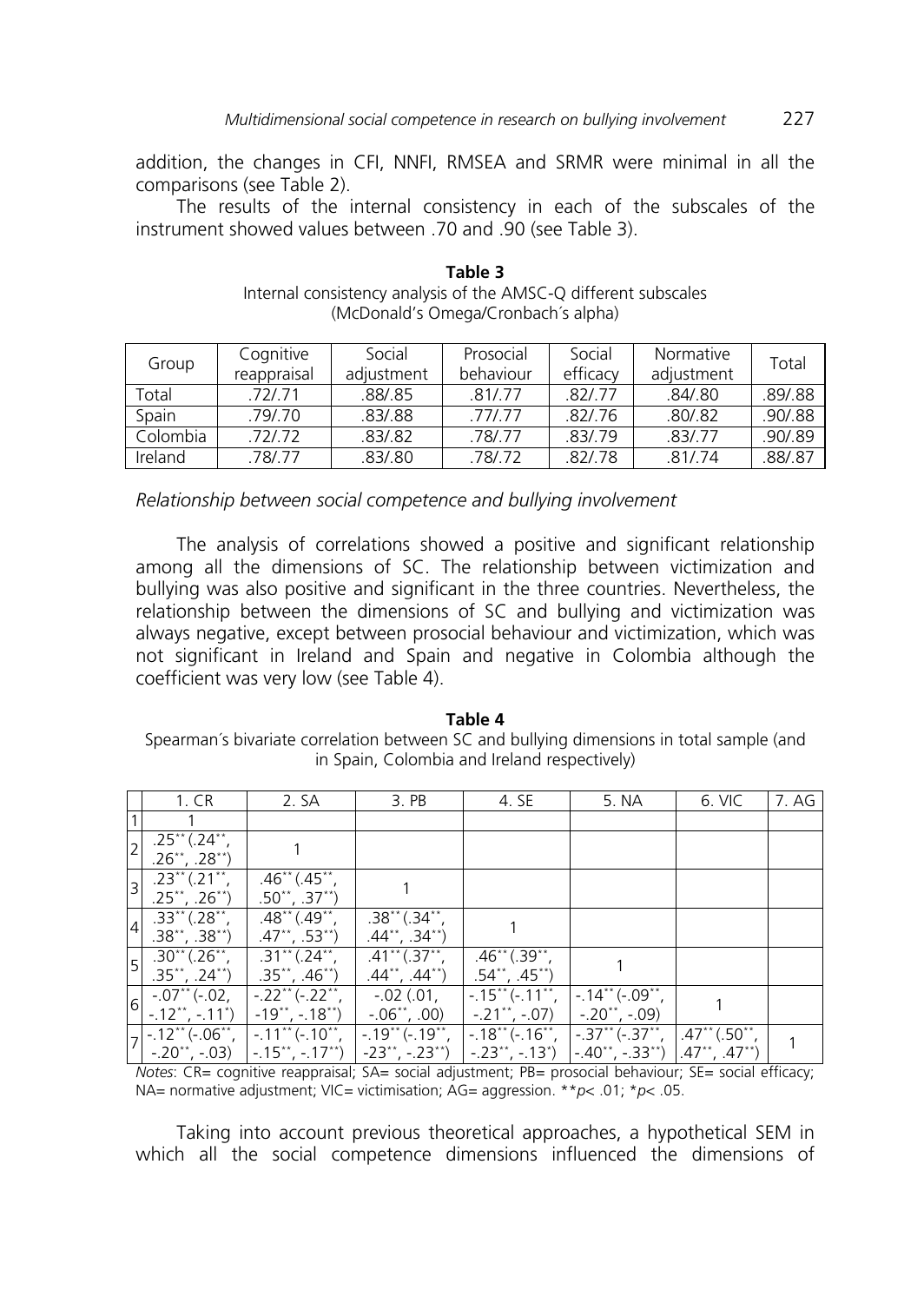victimization and aggression was proposed. The fits were adequate with significant effects observed between the variables in all the countries (see table 5) showing configural invariance and, hence, equivalence between samples. However, the differences between the fit indexes of each country and the different coefficients reflected suggested the existence of cultural differences that will be analysed in discussion.

| <b>Models</b> | $\gamma^2$ S-B | df  |     | <b>NNFI</b> | ≘FL. | <b>RMSEA</b> | <b>SRMR</b> |
|---------------|----------------|-----|-----|-------------|------|--------------|-------------|
| Spain         | 5236.63        | 720 | .00 | .97         | 97   | .03          | .06         |
| Colombia      | 4772.63        | 720 | .00 | .96         | .96  | .03          | .04         |
| Ireland       | 1249.06        | 720 | .00 | .98         | .98  | .02          | .07         |

**Table 5**  Fit indexes of SEM in Spain, Colombia and Ireland

The model showed that the variables exerting a direct influence on aggression were social efficacy (Spanish= .13, *p*< .05; Colombian= .75, *p*< .05; Irish= .59, *p*< .05), prosocial behaviour (Spanish= .10, *p*> .05; Colombian= .78, *p*< .05; Irish= .06, *p*> .05) although the relationship between this last variable and aggression was not significant in Spanish sample. Cognitive reappraisal showed a direct relationship with aggression in Spain and Colombia (β<sub>Spanish</sub>= .04, *p*> .05; β<sub>Colombian</sub>= .09, *p*> .05) and inverse in Ireland ( $\beta_{\text{train}}$  -.01,  $p$  > .05), being not statistically significant all of these relationships. Normative adjustment (β<sub>Spanish</sub>= -.61, *p*< .05; β<sub>Colombian</sub>= -1.49; *p*< .05; β<sub>Irish</sub> = −.71, *p*< .05) and social adjustment (β<sub>Spanish</sub> = -.16, *p*< .05; β<sub>Colombian</sub> = −.68; *p*< .05; Irish= -.47, *p*< .05) were inversely related with aggression. As regards victimization, the model showed an inverse effect of social adjustment ( $\beta_{\text{spanish}}=$ −.48, *p*< .05; Colombian= −.86; *p*< .05; Irish= −.53, *p*< .05) and normative adjustment (β<sub>Spanish</sub> = −.20; *p*< .05; β<sub>Colombian</sub> = −.95; *p*< .05; β<sub>Irish</sub> = −.26; *p*< .05). In contrast, a direct influence was observed for prosocial behaviour ( $\beta_{\text{Svanish}}$ = .30, *p*< .05; Colombian= .90; *p*< .05; Irish= .27, *p*< .05), social efficacy (Spanish= .06, *p*> .05;  $\beta$ <sub>Colombian</sub>= .46; *p*< .05;  $\beta$ <sub>Irish</sub>= .39, *p*< .05) although this last relationship was not significant in Spanish sample. The relationship between cognitive reappraisal and victimization was not significant in any sample ( $\beta_{\text{Spanish}}$ = .04,  $p$  > .05;  $\beta_{\text{Colombian}}$ = .07;  $p$ > .05;  $\beta_{\text{train}}$  = -.15,  $p$ > .05). In Spanish sample, these effects explained 18.1% and 29.6% of the variance in victimization and aggression, respectively. In the Colombian Sample, the model explained 19% of the variance in victimization and 71.3% of the variance in aggression. In the Irish sample, the model explained 24.1% and 52.4% of the variance in victimization and aggression, respectively (see Figure 2).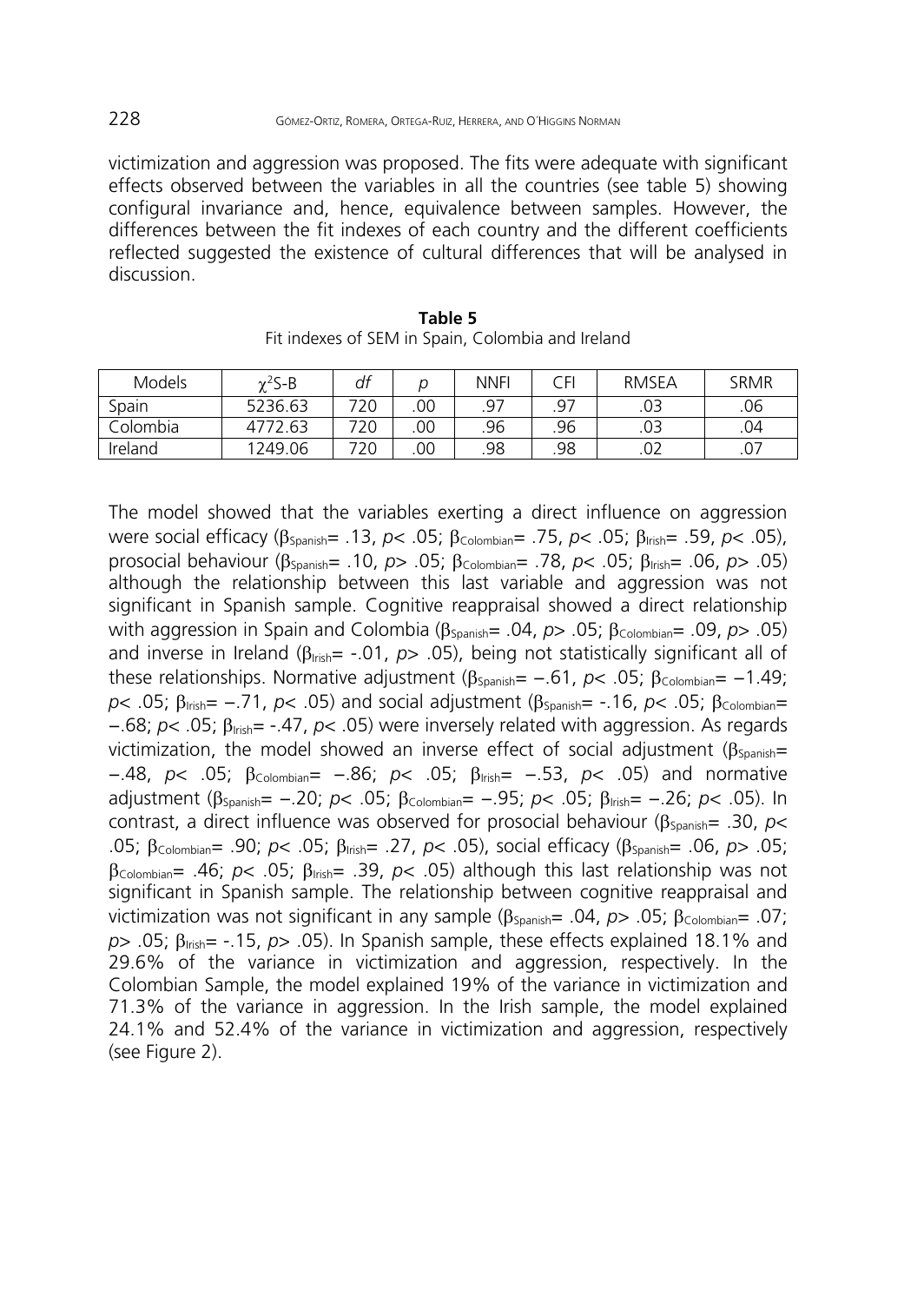#### **Figure 2**

SEM model about the relationship between SC dimensions and bullying aggression and victimization



### **Discussion**

The objectives of this study were to establish the cross-cultural robustness of the AMSC-Q and to examine the relationship between SC and bullying involvement among young people from Spain, Colombia and Ireland.

The results of the CFA corroborated the original factorial structure of the questionnaire. The results of the multiple-group analysis indicated evidence of invariance across the cultural groups, showing non significant changes in chisquare differentiation test (Bollen, 1989) and minimal differences between the other fit indices (Dimitrov, 2010) when testing configural and metric invariance. The instrument also showed an appropriate internal consistency in total and in all the subscales (the values ranged between .70 and .90 in the different subscales and countries), providing these results in the general sample and in each of the subsamples of each specific country. The results corroborate the cross-cultural robustness of the instrument, validating its use with adolescents from Spain, Colombia and Ireland, as it was stated in the first hypothesis.

Regarding the relationship between SC and bullying assessed through a SEM, the optimal fit indices obtained and the similarity of the relationships observed between the models with adolescents from the three countries confirmed the third hypothesis, revealing that it SC is an important factor for understanding involvement in bullying, as previous evidence suggested (Gómez-Ortiz et al., 2017). However, this is the first time that the relationship of influence between SC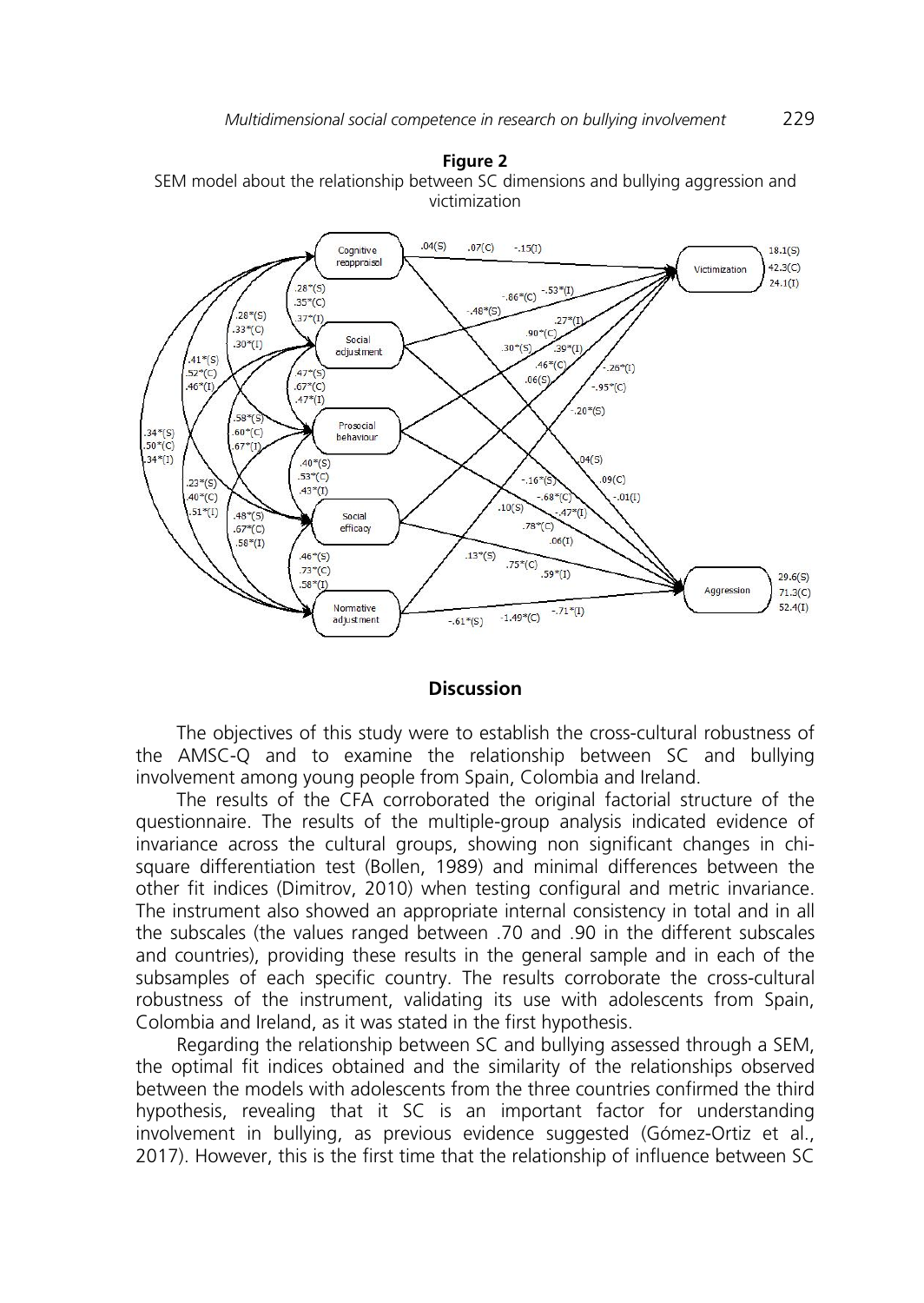and bullying is examined from a multidimensional perspective of SC and testing cross-cultural differences in these relationships.

The SEM showed a direct relationship between aggression and victimization and social efficacy and prosocial behaviour, although this last variable explained better victimization, whereas social efficacy showed a stronger relationship with aggression. However, cognitive reappraisal was not significant related to aggression neither victimization.

 These results, partly coherent with the second hypothesis, are consistent with the previous literature which described victims as prosocial although with difficulty to domain other social skills (Fox & Boulton, 2005), being this a limitation, which probably makes them feel not so effective as the results suggest. Bullies, however, seem to stand out more in reflecting a positive social efficacy, in spite of behaving in a so incompetent way. Biased self-perceptions of SC have been linked to peer aggression, especially when they appeared in students with low peer status (McQuade et al., 2014). In any case, results indicated that peer aggression can also be related to positive behaviours such as prosociality, being this a surprising finding contrary to our expectations. It supports the vision of Sutton et al., (1999) which describes bullies as a socially intelligent students that can be skilfulness and use their violent behaviour to obtain social domain (Olthof et al., 2011). Probably for this reason our results did not show a clear relationship between cognitive reappraisal and aggression, corresponding more the deficits in emotion regulation with other mixed roles such as bully-victims (Arsenio & Lemerise, 2001).

SEM also indicated that normative and social adjustment were inversely related with both dimensions of bullying, being aggression more explained by normative adjustment and victimization more by social adjustment, what is in line with second hypothesis. This result contributes to the debate about the social status of bullies. In this sense, as Sentse et al. (2015) showed that, although bullies can be popular, they are not really liked or accepted by their peers, and they seem to notice it as our results suggest. Regarding normative adjustment, our results are in line with previous findings about aggression (Gómez-Ortiz et al., 2017; Romera et al., 2017) but make an interesting contribution in relation to victimization, indicating that victims seem also not to be very adjusted to norms, seeking to improve their socio-metric status, probably. A result which is favoured, from the perspective of students, by breaking the classroom or institutional norms (García-Fernández, Romera, & Ortega-Ruiz, 2015; Herrera-López, Romera, Ortega-Ruiz, & Gómez-Ortiz, 2016).

 Certain nuances were found in the relationship between SC and bullying according to the analysed cultural subsample, as it was stated in the third hypothesis. Specifically, in Spain, the inverse relationship between aggression and social adjustment was not so high as in other countries. Moreover, while in Ireland and Colombia social efficacy was positively linked to aggression and victimization, in Spain, this relationship was not significant in relation to victimization. These findings seem to indicate that in this last country, bullies are not so disliked by their peers, and victims reflect a poorer perception of social domain. This may be due to the importance of the salience norms (Cialdini et al., 1991), which seems to be higher in a country whose adolescents value social recognition in a high way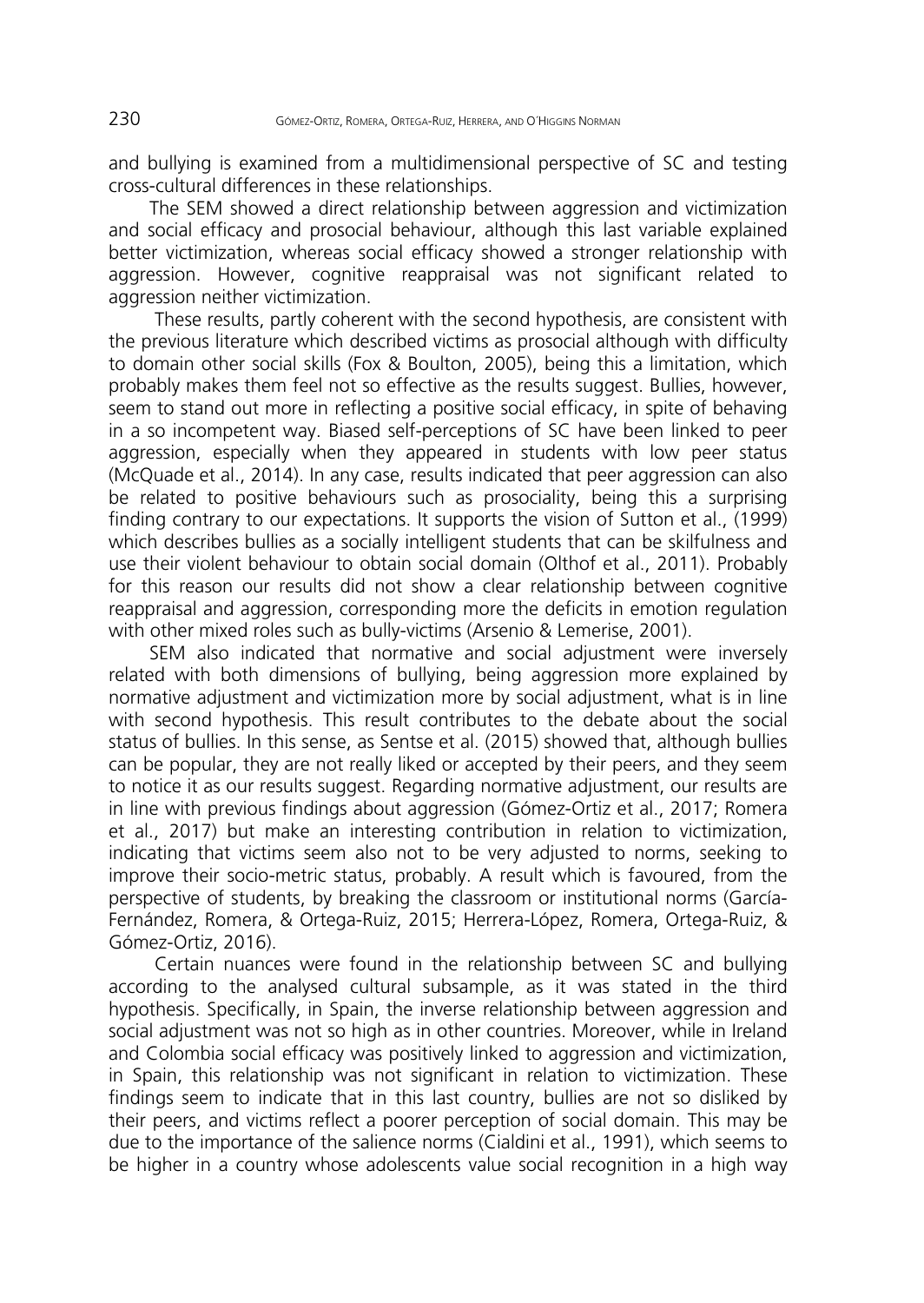(Pastor, 2016). In this sense, Spanish students seem to better accept the moral criteria and behaviours of bullies, which use to be popular and domineering, allowing their immoral and violent acts and punishing victims with exclusion or social rejection, which contribute of their perception of inefficacy (Salmivalli et al., 2011). Maybe this tendency has only been founded in Spanish students, because of the culture, which conditions our values and finally our behaviour. In this sense, Spain shares some features with Colombia and Ireland (it is as individualistic as Ireland, but it also reflects collectivistic characteristics such as the people's susceptibility to social influence), conferring this mixture of features a particular culture and normative frame (Hofstede, 2011). However, it is necessary to further analyse these results, because the design of the study hinders the establishment of casual relationships or theoretical explanations.

Moreover, all the relationships were stronger in Colombian sample, indicating probably that SC is a more relevant variable to explain bullying involvement in this country than in Spain or Ireland. The violence and insecurity experienced by Colombian society during the last six decades (guerrilla, drug trafficking, urban violence, etc.) could have influenced family environments and socialization styles among peers, stressing the importance of social values which promote SC and, hence, welfare living together (Lila et al., 2000; Mesurado et al., 2014). In this sense, a SC little developed seems to be a so important risk factor of bullying involvement specially in this country in where society makes an extra effort to prevent violent and deviant behaviours developing positive social values.

In conclusion, the analysed results have shown that AMSC-Q is a brief, valid and reliable measurement in different cultures, which can be used to identify the different SC dimensions as a risks or protective factors of bullying involvement in two cultural contexts such as Latin America, represented by Colombia, and Europe, represented by a Southern and Northern countries such as Spain and Ireland. This evidence seems useful from a psycho-educational perspective, suggesting the importance of promoting educational processes which help students to manage their social interaction positively and effectively, and hence, to prevent their involvement in bullying (Avilés, Irurtia, García-López, & Caballo, 2011). Specifically, these initiatives should promote the learning of social and emotional skills and the adaptation of social and normative conventions and rules to get a high adjustment in both domains and, hence, a positive perception of social efficacy. Some key aspects of these interventions would be to enhance assertiveness, communication skills and others related to social domain such as saying and accepting compliments or offering help. Regarding emotional level, interventions should focus on teach the students to manage their emotions learning the use of effective strategies such as cognitive reappraisal. Finally, it would be necessary to stimulate moral domain and the respect to norms that guarantee coexistence and adherence to positive standards promoting adjusted behaviours. All these initiatives would contribute to get positive social results such as to have friends, to be accepted by peers or to get along with others, which in turns, would generate positive feelings and perceptions relative to social performance, which is also a relevant domain of social competence.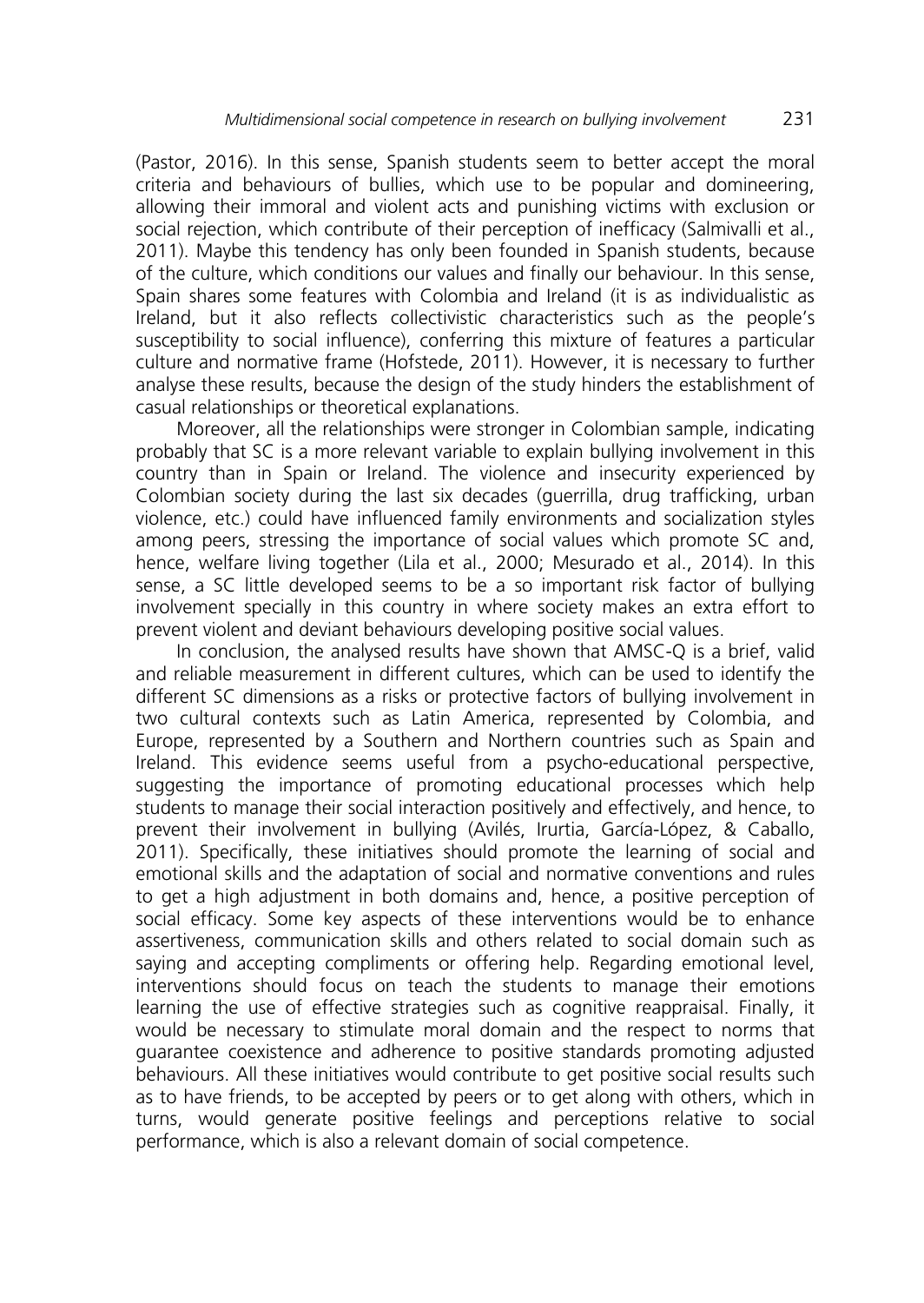This work is limited by the assumption that the instrument is self-completing and that the responses could therefore be skewed towards social desirability. Nevertheless, the available evidence suggests that at this stage teenagers are fully capable of evaluating their own competencies (Connolly, 1989). A further limitation derives from the fact that the conducted analyses which were carried out to establish the profiles for bullying involvement in relation to SC are descriptive and they therefore do not allow the establishment of causal relationships between both phenomenon.

As a future line of investigation, we propose the establishment of causal relationships by carrying out a longitudinal study which can explain the causal relationship between SC and involvement in this violent phenomenon.

#### **References**

- Anderson-Butcher, D., Amorose, A. J., Lower, L. M., Riley, A., Gibson, A., & Ruch, D. (2014). The case for the Perceived Social Competence Scale II. *Research on Social Work Practice*, *9*, 1-10.
- Arsenio, W. F., & Lemerise, E. A. (2001). Varieties of childhood bullying: Values, emotion processes and social competence. *Social Development*, *10*, 59-73.
- Avilés, J. M., Irurtia, M. J., García-López, L. J., & Caballo, V. (2011). El maltrato entre iguales: "Bullying" [Bullying]. *Behavioral Psychology/Psicología Conductual, 19,* 57-90.
- Bentler, P. M. (2006). *EQS 6 Structural Equations Program manual*. Encino, CA: Multivariate Software, Inc.
- Blumberg, S. J., Carle, A. C., O'Connor, K. S., Anderson Moore, K., & Lippman, L. H. (2008). Social competence: Development of an indicator for children and adolescents. *Child Indicators Research, 1,* 176-197*.*
- Bollen, K. A. (1989). *Structural equations with latent variables*. New York, NY: Wiley.
- Bornstein, M. H., Hahn, C. S., & Haynes, O. M. (2010). Social competence, externalizing, and internalizing behavioral adjustment from early childhood through early adolescence: Developmental cascades. *Development and Psychopathology*, *22*, 717- 735.
- Brigui, A., Ortega, R., Scheitauer, H., Smith, P. K., Tsormpatzoudis, C., Barkoukis, V., & Del Rey, R. (2012). *European Bullying Intervention Project Questionnaire (EBIPQ)*. Bologna: University of Bologna.
- Byrne, B., Shavelson, R. J., & Muthén, B. (1989). Testing for the equivalence of factor covariance and means structures: The issue of partial measurement invariance. *Psychological Bulletin*, *105*, 456-466.
- Cerezo, F., Sánchez, C., Ruiz, C., & Arense, J. J. (2015). Adolescents and preadolescents' roles on bullying, and its relation with social climate and parenting styles. *Revista de Psicodidáctica*, *20*, 139-155.
- Champion, K., Vernberg, E., & Shipman, K. (2003). Nonbullying victims of bullies: Aggression, social skills, and friendship characteristics. *Applied Developmental Psychology*, *24*, 535-551.
- Cialdini, R. B., Kallgren, C. A., & Reno, R. R. (1991). A focus theory of normative conduct: A theoretical refinement and reevaluation of the role of norms in human behavior. *Advances in Experimental Social Psychology*, *24*, 201-234.
- Dimitrov, D. M. (2010). Testing for the factorial invariance in the context of construct validation. *Measurement and Evaluation in Counseling and Development*, *43*, 121- 149.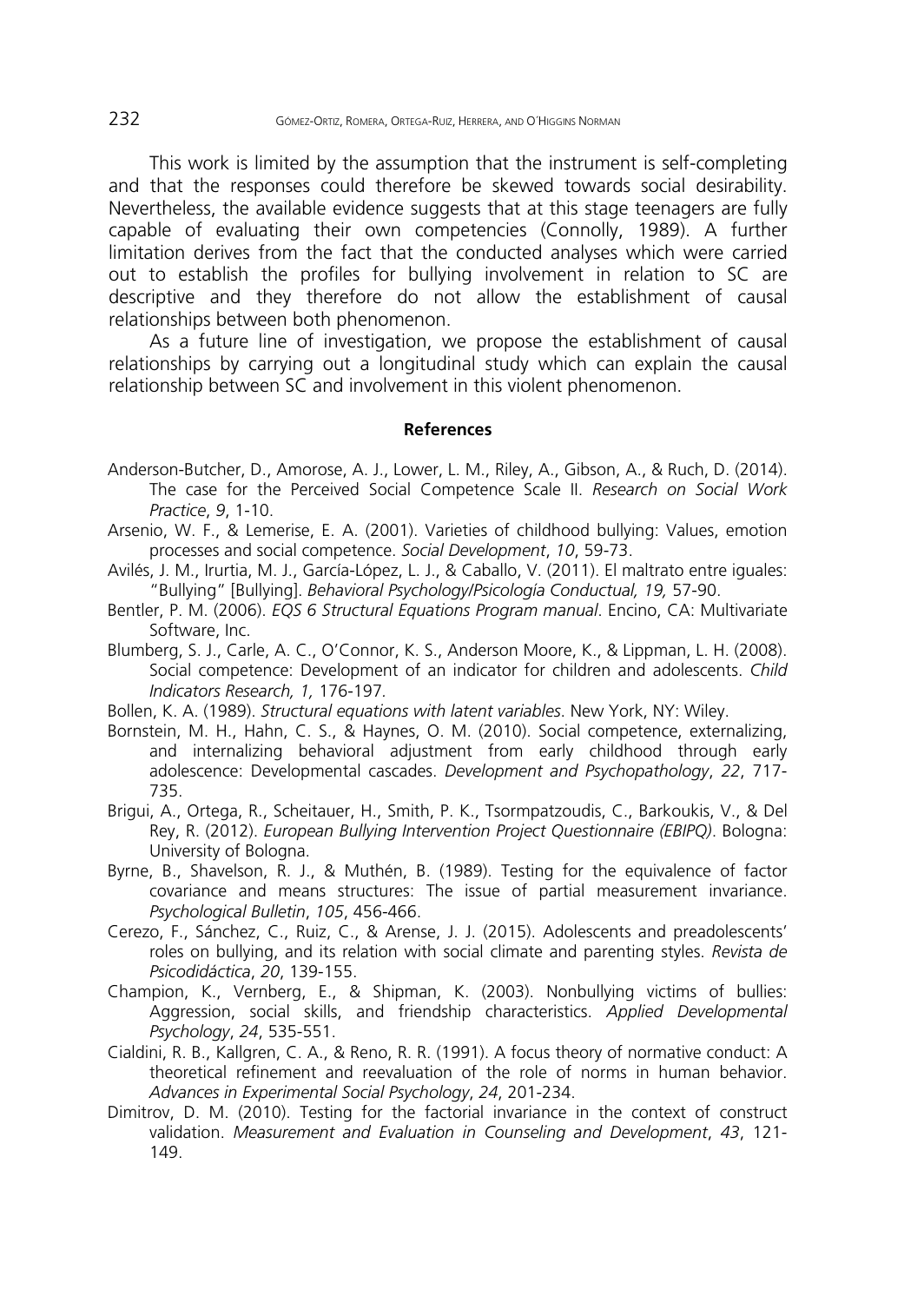- Dirks, M. A., Treat, T. A., & Weersing, V. R. (2007). Integrating theoretical, measurement, and intervention models of youth social competence. *Clinical Psychology Review*, *27*, 327-347.
- Elipe, P., Ortega, R., Hunter, S. C., & Del Rey, R. (2012). Inteligencia emocional percibida e implicación en diversos tipos de acoso escolar [Perceived emotional intelligence and involvement in several kinds of bullying]. *Behavioral Psychology/Psicología Conductual*, *20*, 169-181.
- Fox, C. L., & Boulton, M. J. (2005). The social skills problems of victims of bullying: Self, peer and teacher perceptions. *British Journal of Educational Psychology*, *75*, 313-328.
- García-Fernández, C., Romera, E. M., & Ortega-Ruiz, R. (2015). Explicative factors of faceto-face harassment and cyberbullying in a sample of primary students. *Psicothema, 27*, 347-353.
- Gómez-Ortiz, O., Romera, E., & Ortega-Ruiz, R. (2017). Multidimensionality of social competence: Measurement of the construct and its relationship with bullying roles. *Revista de Psicodidáctica*, *22*, 37-44.
- Harter, S. (2012). *Self-perception Profile for Adolescents: Manual and questionnaires*. Unpublished manuscript, University of Denver, Colorado, USA.
- Herrera-López, M., Romera, E. M., Ortega-Ruiz, R., & Gómez-Ortiz, O. (2016). Influence of social motivation, self-perception of social efficacy and normative adjustment in the peer setting. *Psicothema*, *28*, 32-39.
- Herrera-López, M., Romera, E. M., & Ortega-Ruiz, R. (2017). Bullying y cyberbullying en Colombia; coocurrencia en adolescentes escolarizados [Bullying and cyberbullying in Colombia; co-occurrence in adolescent schoolchildren]. *Revista Latinoamericana de Psicología*, *49*, 163-172. Herrera-López, M., Romera, E. M., & Ortega-Ruiz, R. (2018). Bullying y cyberbullying en Latinoamérica. Un estudio bibliométrico [Bullying and Cyberbullying in Latin America: A Bibliometric Study]. *Revista Mexicana de Investigación Educativa*, *23*, 125-155.
- Hofstede, G. (2011). Dimensionalizing cultures: The Hofstede model in context. *Online Readings in Psychology and Culture*, *2*, 1-26.
- Hu, L., & Bentler, P. (1999). Cutoff criteria for fit indexes in covariance structure analysis: Conventional criteria versus new alternatives. *Structural Equation Modeling*, *6*, 1-55.
- IBM Corp. Released. (2011). IBM SPSS Statistics for Windows, Version 20.0. Armonk, NY: IBM Corp.
- Lila, M., Musitu, G., & Buelga, S. (2000). Adolescentes colombianos y españoles: Diferencias, similitudes y relaciones entre la socialización familiar, la autoestima y los valores [Colombian and Spanish adolescents: Differences, similarities and relationships between family socialization, self-esteem and values]. *Revista Latinoamericana de Psicología*, *32*, 301-319.
- Lorenzo-Seva, U., & Ferrando, P.J. (2013). FACTOR 9.2 A comprehensive program for fitting exploratory and semiconfirmatory factor analysis and IRT models. *Applied Psychological Measurement, 37*, 497-498.
- McQuade, J. D., Achufusi, A. K., Shoulberg, E. K., & Murray-Close, D. (2014). Biased self perceptions of social competence and engagement in physical and relational aggression: The moderating role of peer status and sex. *Aggressive Behavior*, *40*, 512- 525.
- Mesurado, B., Richaud, M. C., Mestre, M. V., Samper-García, P., Tur-Porcar, A., Morales, S. A., & Viveros, E. F. (2014). Parental expectations and prosocial behavior of adolescents from low-income backgrounds: A cross-cultural comparison between three countries—Argentina, Colombia, and Spain. *Journal of Cross-Cultural Psychology*, *45*, 1471-1488.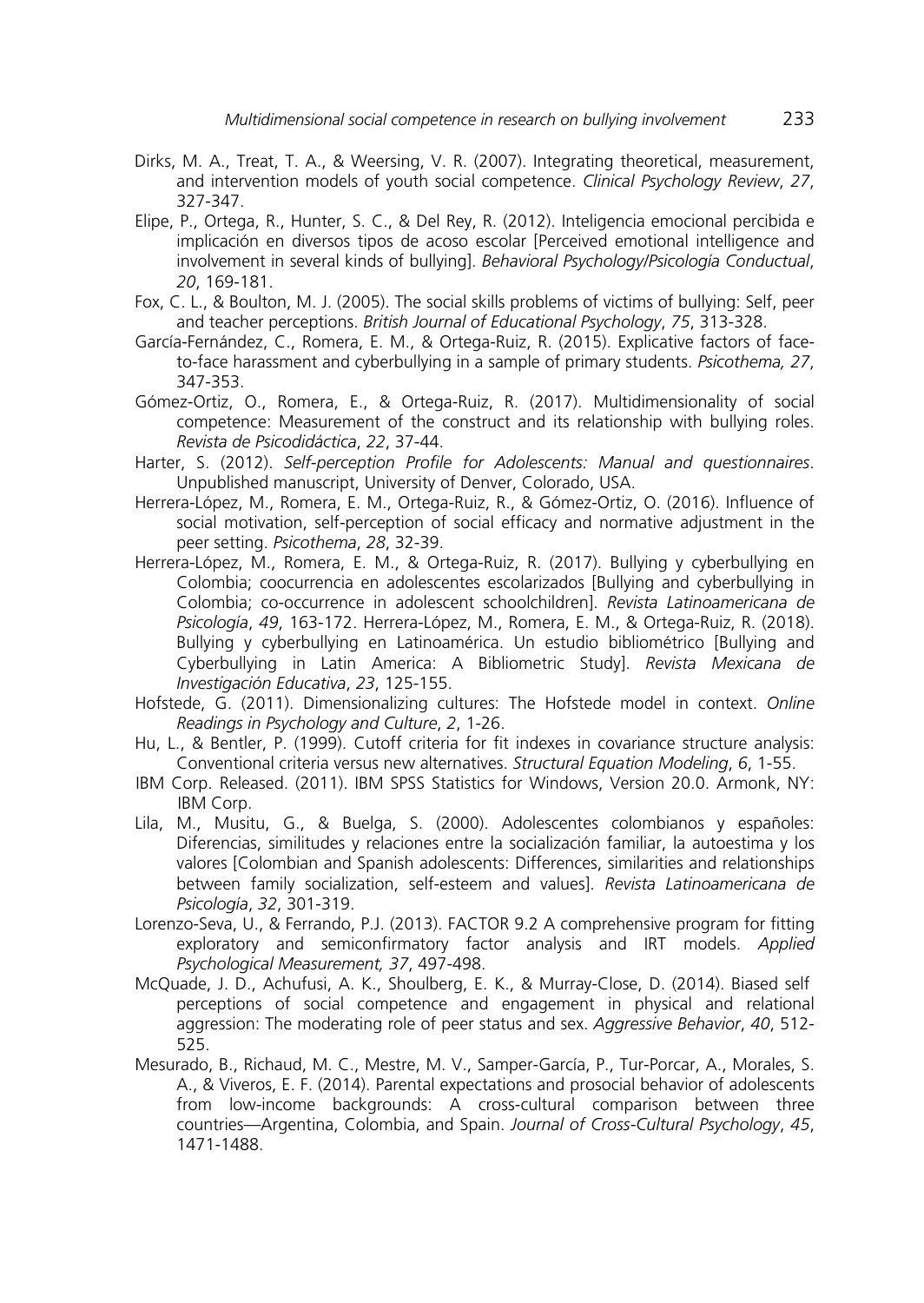- Monahan, K. C., & Steinberg, L. (2011). Continuity of social competence from early childhood to mid-adolescence: Accentuation of individual differences over time. *Journal of Research on Adolescence*, *21*, 576-585.
- Olthof, T., Goossens, F. A., Vermande, M. M., Aleva, E. A., & van der Meulen, M. (2011). Bullying as strategic behavior: Relations with desired and acquired dominance in the peer group. *Journal of School Psychology*, *49*, 339-359.
- Orozco, A. E. (2018). Un análisis estructural del contexto escolar y su impacto en la generación de la violencia escolar [A structural analysis of the school context and its impact on the generation of school violence]. *Behavioral Psychology/Psicología Conductual, 26,* 75-94.
- Ortega-Ruiz, R., Del Rey, R., & Casas, J. A. (2016). Evaluar el bullying y el cyberbullying. Validación española del EBIP-Q y del ECIP-Q [Assessing bullying and cyberbullying. Spanish validation of EBIPQ and ECIPQ]. *Psicología Educativa*, *22*, 71-79.
- Pastor, Y. (2016). Perfiles de ajuste versus vulnerabilidad psicosocial en adolescentes españoles [Psychosocial adjustment versus vulnerability profiles in Spanish adolescents]. *Revista de Psicología*, *25*, 1-21.
- Reijntjes, A., Vermande, M., Olthof, T., Goossens, F. A., van de Schoot, R., Aleva, L., & van der Meulen, M. (2013). Costs and benefits of bullying in the context of the peer group: A three wave longitudinal analysis. *Journal of Abnormal Child Psychology*, *41*, 1217-1229.
- Romera, E. M., Herrera-López, M., Casas, J. A., Ortega-Ruiz, R., & Gómez-Ortiz, O. (2017). Multidimensional social competence, motivation, and cyberbullying: A cultural approach with Colombian and Spanish adolescents. *Journal of Cross-Cultural Psychology*, *48*, 1183-1197.
- Rose-Krasnor, L. (1997). The nature of social competence: A theoretical review. *Social Development*, *6*, 111-135.
- Roskam, I., Hoang, T. V., & Schelstraete, M. (2017). A cross-cultural comparison of Belgian and Vietnamese children's social competence and behavior. *Early Education and Development*, *28*, 475-487.
- Salmivalli, C. (2010). Bullying and the peer group: A review. *Aggression and Violent Behavior, 15,* 112-120.
- Salmivalli, C., Voeten, M., & Poskiparta, E. (2011). Bystanders matter: Associations between reinforcing, defending, and the frequency of bullying behavior in classrooms. *Journal of Clinical Child & Adolescent Psychology*, *40*, 668-676.
- Sentse, M., Kretschmer, T., & Salmivalli, C. (2015). The longitudinal interplay between bullying, victimization, and social status: Age-related and gender differences. *Social Development*, *24*, 659-677.
- Sutton, J., Smith, P. K., & Swettenham, J. (1999). Social cognition and bullying: Social inadequacy or skilled manipulation? *British Journal of Developmental Psychology*, *17*, 435-450.

RECEIVED: June 4, 2018 ACCEPTED: September 5, 2018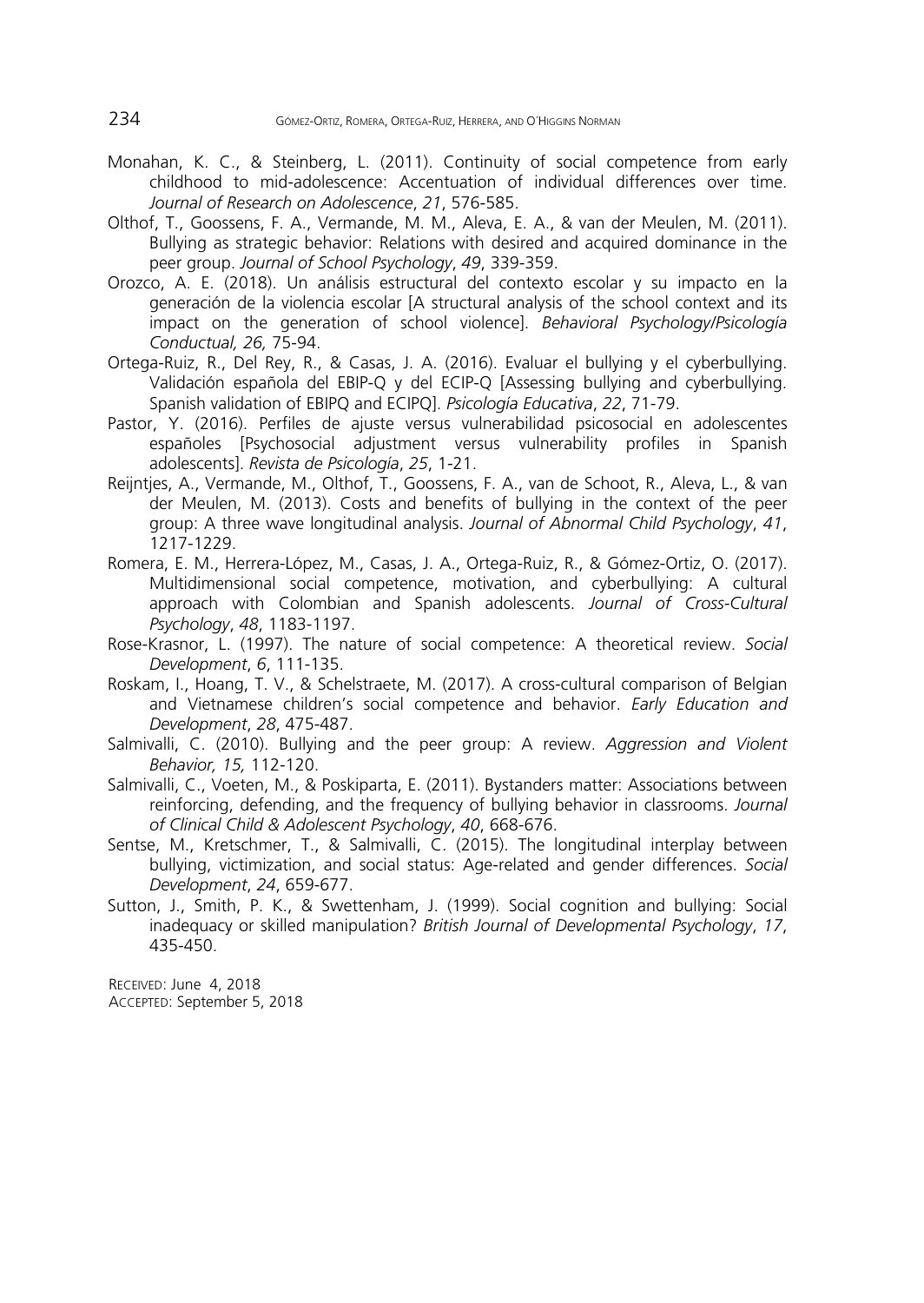### **Appendix 1**

# **Adolescent Multidimensional Social Competence Questionnaire**

Below you will find different questions related to your way of being and the relationships you maintain with others. Please, answer all the questions taking into account that:

| Totally | Fairly |       | Something Neither false Something Pretty true |      | Totallv |
|---------|--------|-------|-----------------------------------------------|------|---------|
| false   | talse  | false | nor true                                      | true | true    |

| 1. When faced with a stressful situation, I try to think about it<br>in a way that helps me to keep calm                                   | 1 | $\overline{2}$ | 3              | 4 | 5 | 6 | 7              |
|--------------------------------------------------------------------------------------------------------------------------------------------|---|----------------|----------------|---|---|---|----------------|
| 2. When I want to increase my positive emotions, I change<br>how I think about the situation                                               | 1 | $\overline{2}$ | 3              | 4 | 5 | 6 | 7              |
| 3. I control my emotions by changing how I think about the<br>situation I find myself in                                                   | 1 | $\overline{2}$ | 3              | 4 | 5 | 6 | $\overline{7}$ |
| 4. When I want to reduce my negative emotions, I change how<br>I think about the situation                                                 | 1 | $\overline{2}$ | 3              | 4 | 5 | 6 | 7              |
| 5. My classmates and friends come to me when they have a<br>problem                                                                        | 1 | $\overline{2}$ | 3              | 4 | 5 | 6 | 7              |
| 6. My classmates and friends help me when I need it                                                                                        | 1 | $\overline{2}$ | 3              | 4 | 5 | 6 | 7              |
| 7. My classmates care about me                                                                                                             | 1 | $\overline{2}$ | 3              | 4 | 5 | 6 | 7              |
| 8. My classmates feel comfortable working with me                                                                                          | 1 | $\overline{2}$ | 3              | 4 | 5 | 6 | 7              |
| 9. My classmates and friends know they can count on me<br>when they have to organise some kind of activity                                 | 1 | $\overline{2}$ | 3              | 4 | 5 | 6 | 7              |
| 10. I join in with the activities that others take part in                                                                                 | 1 | $\overline{2}$ | 3              | 4 | 5 | 6 | 7              |
| 11. My classmates like me                                                                                                                  | 1 | $\mathcal{P}$  | 3              | 4 | 5 | 6 | 7              |
| 12. I feel like I have friends                                                                                                             | 1 | $\overline{2}$ | 3              | 4 | 5 | 6 | 7              |
| 13. If a classmate is really overwhelmed and doesn't have time<br>to finish his/her work, I lend a helping hand                            | 1 | $\overline{2}$ | 3              | 4 | 5 | 6 | 7              |
| 14. I react to defend a classmate who gets made fun of or<br>picked on                                                                     | 1 | $\overline{2}$ | $\overline{3}$ | 4 | 5 | 6 | $\overline{7}$ |
| 15. When a classmate or friend is sad, I console him/her to<br>make them feel better                                                       | 1 | $\overline{2}$ | 3              | 4 | 5 | 6 | 7              |
| 16. When I see that a classmate feels left out and alone, I help<br>him/her fit in to my group of friends                                  | 1 | $\overline{2}$ | 3              | 4 | 5 | 6 | 7              |
| 17. I help those classmates who have some kind of physical<br>problem (leg in a cast, in a wheelchair, etc.) in their day-to-<br>day lives | 1 | 2              | 3              | 4 | 5 | 6 | 7              |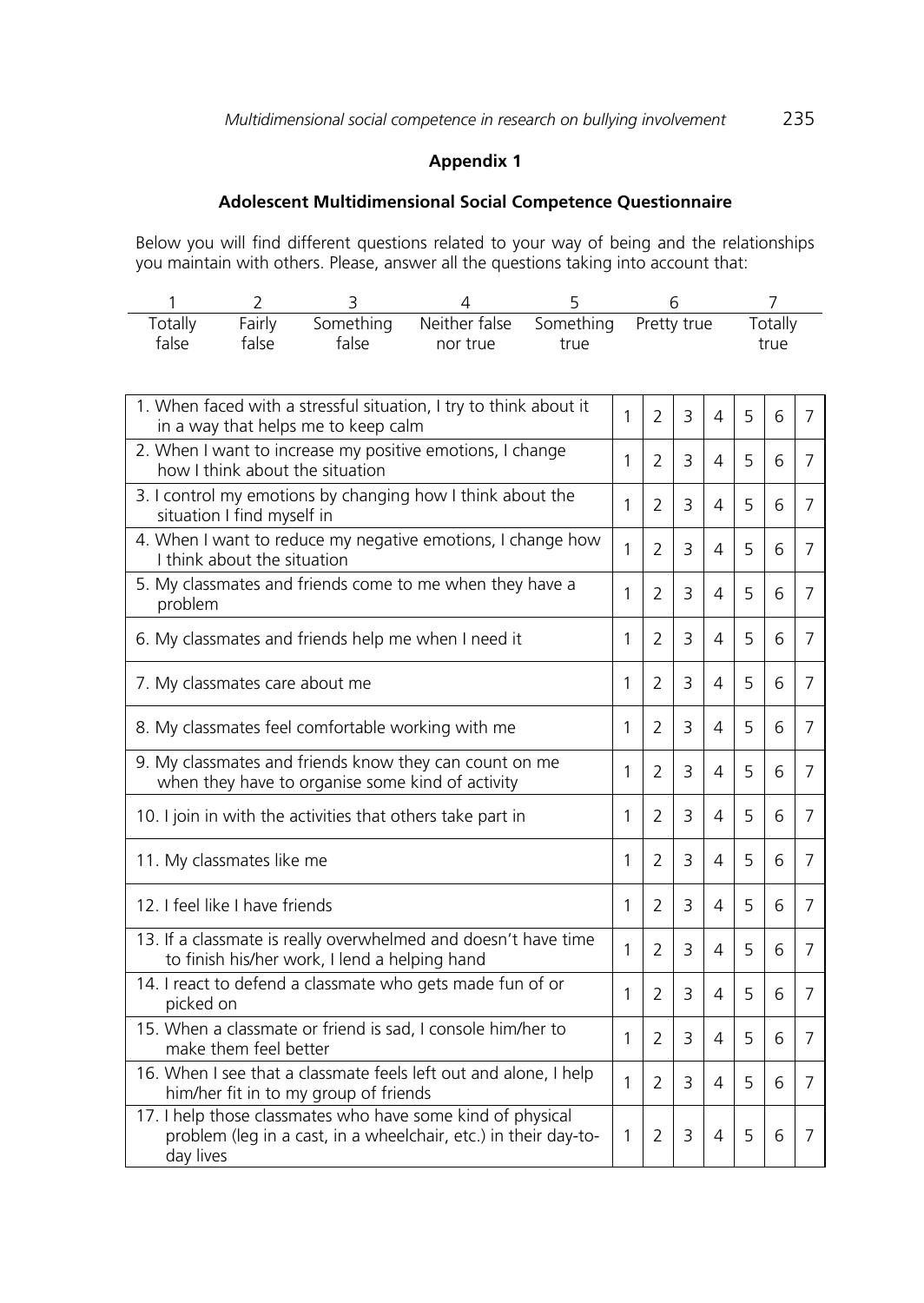236 GÓMEZ-ORTIZ, ROMERA, ORTEGA-RUIZ, HERRERA, AND O´HIGGINS NORMAN

| 18. In relationships with friends and classmates, I feel that I do<br>things well (I feel effective)              | 1 | $\mathcal{P}$            | 3 | $\overline{4}$ | 5 | 6 |  |
|-------------------------------------------------------------------------------------------------------------------|---|--------------------------|---|----------------|---|---|--|
| 19. In relationships with my teachers, I feel that I do things well<br>(I feel effective)                         | 1 | $\mathcal{P}$            | 3 | 4              | 5 | 6 |  |
| 20. In relationships with my family, I feel that I do things well (I<br>feel effective)                           |   | $\mathcal{P}$            | 3 | $\overline{4}$ | 5 | 6 |  |
| 21. In relationships with other adult figures and the elderly, I<br>feel that I do things well (I feel effective) | 1 | $\mathcal{P}$            | 3 | 4              | 5 | 6 |  |
| 22. I let others get on with work without bothering them                                                          |   | $\mathcal{P}$            | 3 | 4              | 5 | 6 |  |
| 23. Lask permission to speak and I wait my turn to talk                                                           | 1 | $\overline{\phantom{0}}$ | 3 | 4              | 5 | 6 |  |
| 24. I follow the rules                                                                                            | 1 | 2                        | 3 | $\overline{4}$ | 5 | 6 |  |
| 25. I respect other people's opinions even if I don't share them                                                  | 1 | 2                        | 3 | 4              | 5 | 6 |  |
| 26. I treat the school's equipment and facilities with respect                                                    |   | 2                        | 3 | 4              | 5 | 6 |  |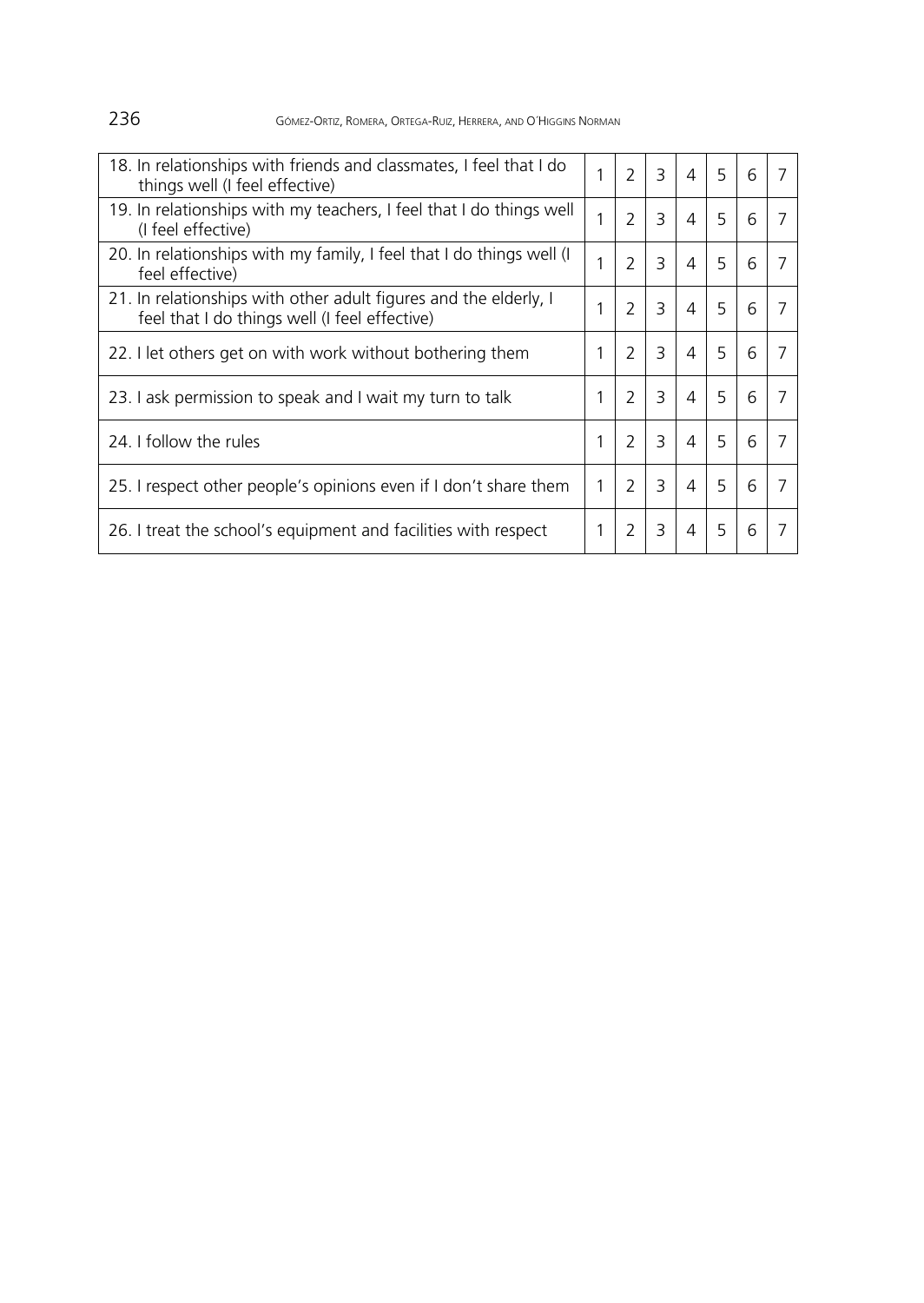### **Appendix 2**

# **Cuestionario multidimensional de competencia social para adolescentes**

A continuación, encontrarás una serie de preguntas relativas a tu forma de ser y a las relaciones que mantienes con los demás. Por favor, responde todas las preguntas teniendo en cuenta que:

| falso | talso | Totalmente Bastante Algo falso Ni falso ni<br>verdadero | Algo | verdadero verdadero verdadero | Bastante Totalmente |
|-------|-------|---------------------------------------------------------|------|-------------------------------|---------------------|

| 1. Cuando me enfrento a una situación estresante, intento<br>pensar en ella de un modo que me ayude a mantener la<br>calma | 1 | $\overline{2}$ | 3 | 4        | 5 | 6 | 7 |
|----------------------------------------------------------------------------------------------------------------------------|---|----------------|---|----------|---|---|---|
| 2. Cuando quiero incrementar mis emociones positivas, cambio<br>mi manera de pensar sobre la situación                     | 1 | 2              | 3 | 4        | 5 | 6 | 7 |
| 3. Controlo mis emociones cambiando mi forma de pensar<br>sobre la situación en la que me encuentro                        | 1 | $\overline{2}$ | 3 | 4        | 5 | 6 | 7 |
| 4. Cuando quiero reducir mis emociones negativas, cambio mi<br>manera de pensar sobre la situación                         | 1 | 2              | 3 | 4        | 5 | 6 | 7 |
| 5. Mis compañeros o amigos acuden a mi cuando tienen algún<br>problema                                                     | 1 | $\overline{2}$ | 3 | 4        | 5 | 6 | 7 |
| 6. Mis compañeros o amigos me ayudan cuando los necesito                                                                   | 1 | $\overline{2}$ | 3 | 4        | 5 | 6 | 7 |
| 7. Mis compañeros se interesan por mí                                                                                      | 1 | $\overline{2}$ | 3 | 4        | 5 | 6 | 7 |
| 8. Mis compañeros se sienten a gusto trabajando conmigo                                                                    | 1 | $\overline{2}$ | 3 | 4        | 5 | 6 | 7 |
| 9. Mis compañeros o amigos cuentan conmigo cuando hay<br>que organizar alguna actividad                                    | 1 | 2              | 3 | 4        | 5 | 6 | 7 |
| 10. Me uno a las actividades que realizan los demás                                                                        | 1 | 2              | 3 | 4        | 5 | 6 | 7 |
| 11. Caigo bien entre mis compañeros                                                                                        | 1 | $\overline{2}$ | 3 | 4        | 5 | 6 | 7 |
| 12. Siento que tengo amigos                                                                                                | 1 | $\overline{2}$ | 3 | $\Delta$ | 5 | 6 | 7 |
| 13. Si un compañero está muy agobiado y no le da tiempo a<br>terminar el trabajo, lo ayudo                                 | 1 | $\overline{2}$ | 3 | 4        | 5 | 6 | 7 |
| 14. Reacciono para defender a un compañero del que hacen<br>bromas o se meten con él/ella                                  | 1 | $\overline{2}$ | 3 | 4        | 5 | 6 | 7 |
| 15. Cuando un compañero o amigo está triste, lo consuelo<br>para que se sienta mejor                                       | 1 | $\overline{2}$ | 3 | 4        | 5 | 6 | 7 |
| 16. Si veo que un compañero se siente solo, lo ayudo a<br>integrarse a mi grupo de amigos                                  | 1 | 2              | 3 | 4        | 5 | 6 | 7 |